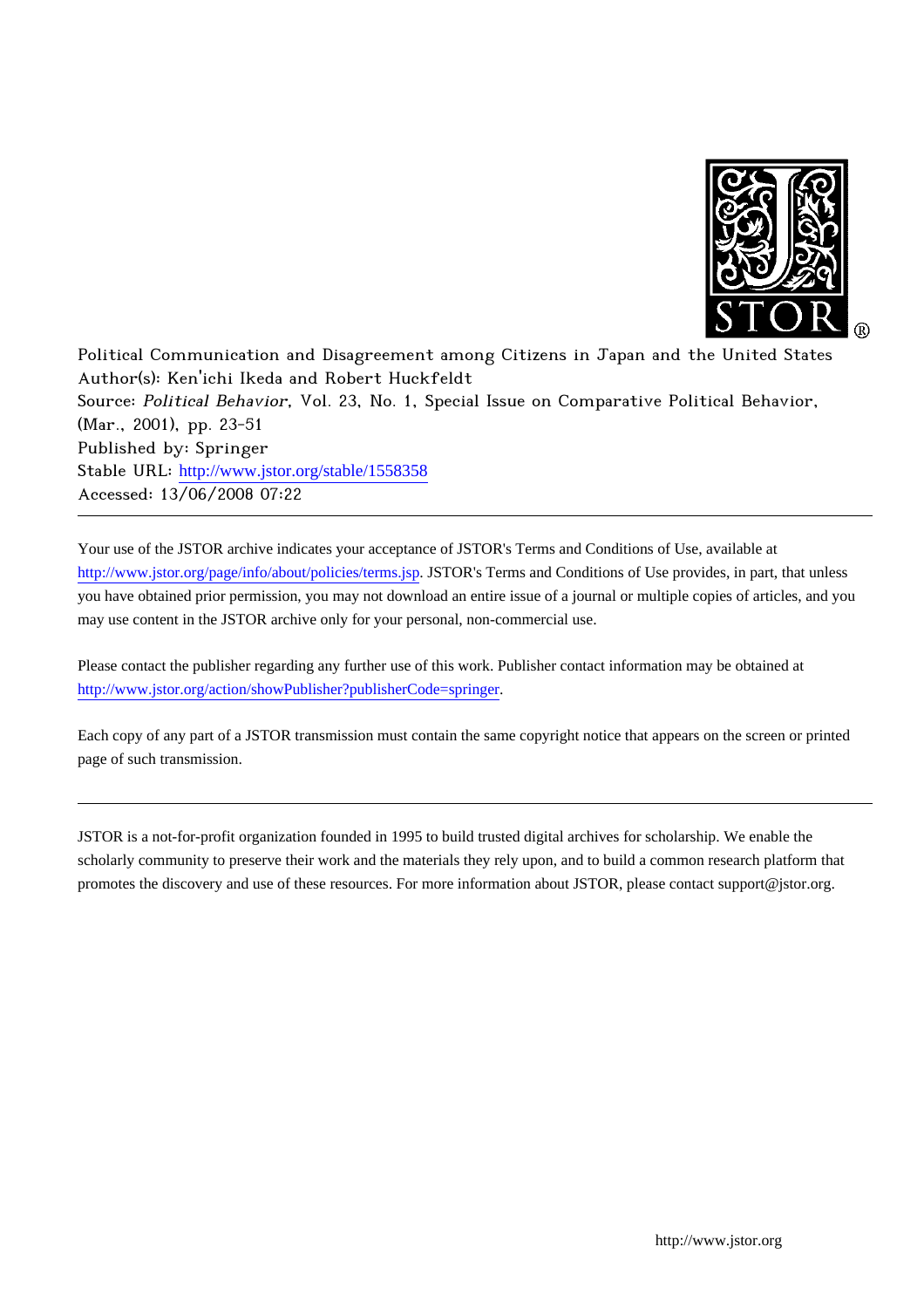# **POLITICAL COMMUNICATION AND DISAGREEMENT AMONG CITIZENS IN JAPAN AND THE UNITED STATES**

## **Ken'ichi Ikeda and Robert Huckfeldt**

**Patterns of interdependence among and between citizens add an additional level of complexity to a comparative analysis of democratic politics. In this article we examine communication and disagreement among citizens in Japan and the United States. We argue that a majoritarian bias in political communication operates in both settings, but it tends to perpetuate a system of one-party dominance in Japanese politics. Comparative studies of democratic citizenship have focused generally on the variation across national contexts in the political beliefs and values held by individuals. Our argument is that citizenship and the alternative cultures of democratic politics have less to do with the idiosyncratic beliefs and values that individuals carry with them and more to do with the contextually embedded nature of political communication. We address these issues using two community-based studies, one conducted in South Bend, Indiana, in 1984 and the other in Bunkyo Ward, Tokyo, in 1997.** 

**Key words: networks; disagreement; communication; perception.** 

**Much of what is important in democratic politics takes place in the dyadic communication synapses that occur between individual citizens. Individuals seldom act as independent processors of political information but rather as interdependent actors in a collective process of communication, deliberation, and influence (Berelson, Lazarsfeld, and McPhee, 1954; Huckfeldt and Sprague, 1995; Ikeda, 1997; Liu, Ikeda, and Wilson, 1998). These patterns of interdependence add an additional level of complexity to a comparative analysis of democratic politics. Quite simply, patterns of political communication are specific to particular political contexts, and hence they might vary across institutional and cultural settings. Comparative studies of democratic citizenship often focus on variation across national contexts in the values and beliefs held by** 

**Ken'ichi Ikeda, Department of Social Psychology, University of Tokyo; Robert Huckfeldt, Department of Political Science, Indiana University, Bloomington, Indiana 47408 (huckfeld@indiana.edu).**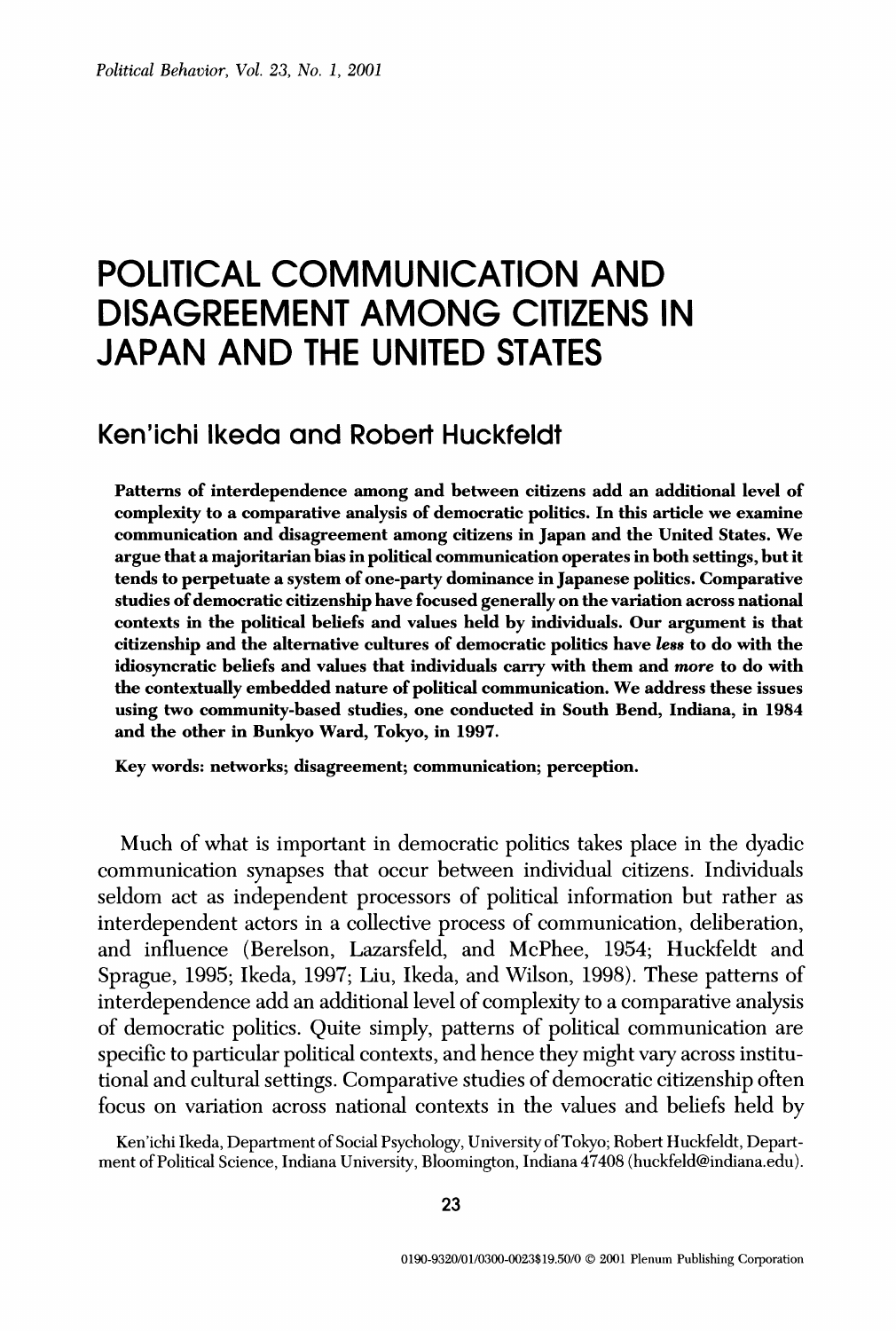**individual citizens. Our argument is that citizenship and the alternative cultures of democratic politics have less to do with the idiosyncratic beliefs and values that citizens carry with them and more to do with the contextually embedded nature of political communication among citizens.** 

**An important element in these patterns of interdependence relates to the incidence of political disagreement, and in this article we are concerned with the consequences of disagreement for the effectiveness of political communication among citizens. A great deal of common wisdom suggests that individual citizens tend to be surrounded by others who share their political preferences and viewpoints, but we argue that the level of political disagreement is frequently underestimated. This is important because, while political disagreement introduces citizens to alternative political viewpoints, preferences that encounter disagreement are less likely to be communicated accurately (Huckfeldt, Beck, Dalton, Levine, and Morgan, 1998). Thus, if people who hold minority preferences are more likely to encounter disagreement, their preferences are also less likely to be recognized, creating a bias that works against political minorities. Moreover, if the incidence and recognition of political disagreement vary across institutional and cultural settings, we are likely to see cross-national variation in the effectiveness of communication among citizens, with important implications for the perpetuation of political party dominance.** 

**The analysis of this article addresses citizens and political communication**  within two different political systems-Japan and the United States. What is the **frequency and effectiveness with which political disagreement is communicated among citizens? Are differential rates of exposure to political disagreement, as well as the differential rates at which individuals accurately recognize political disagreement, contingent on institutional differences in party systems? Are they the result of a culturally based hesitancy to confront or acknowledge disagreement? What are the implications for two-party politics and for the perpetuation of one-party dominant systems? We address these questions based on two community-based studies, one conducted in South Bend, Indiana, in 1984 and the other in Bunkyo Ward, Tokyo, in 1997.** 

## **CIVIC CAPACITY AND THE COMMUNICATION OF POLITICAL DISAGREEMENT**

**In his influential analysis of Italian politics, Robert Putnam (1993) focuses attention on the horizontal networks of communication that exist among citizens in democratic politics. These networks are important, he argues, because they bring citizens into recurrent and persistent relationships with one another, thereby enhancing the civic capacity of democratic electorates. According to Coleman (1988), structured patterns of social interaction convert social capital into human capital by taking the resources and skills present within larger**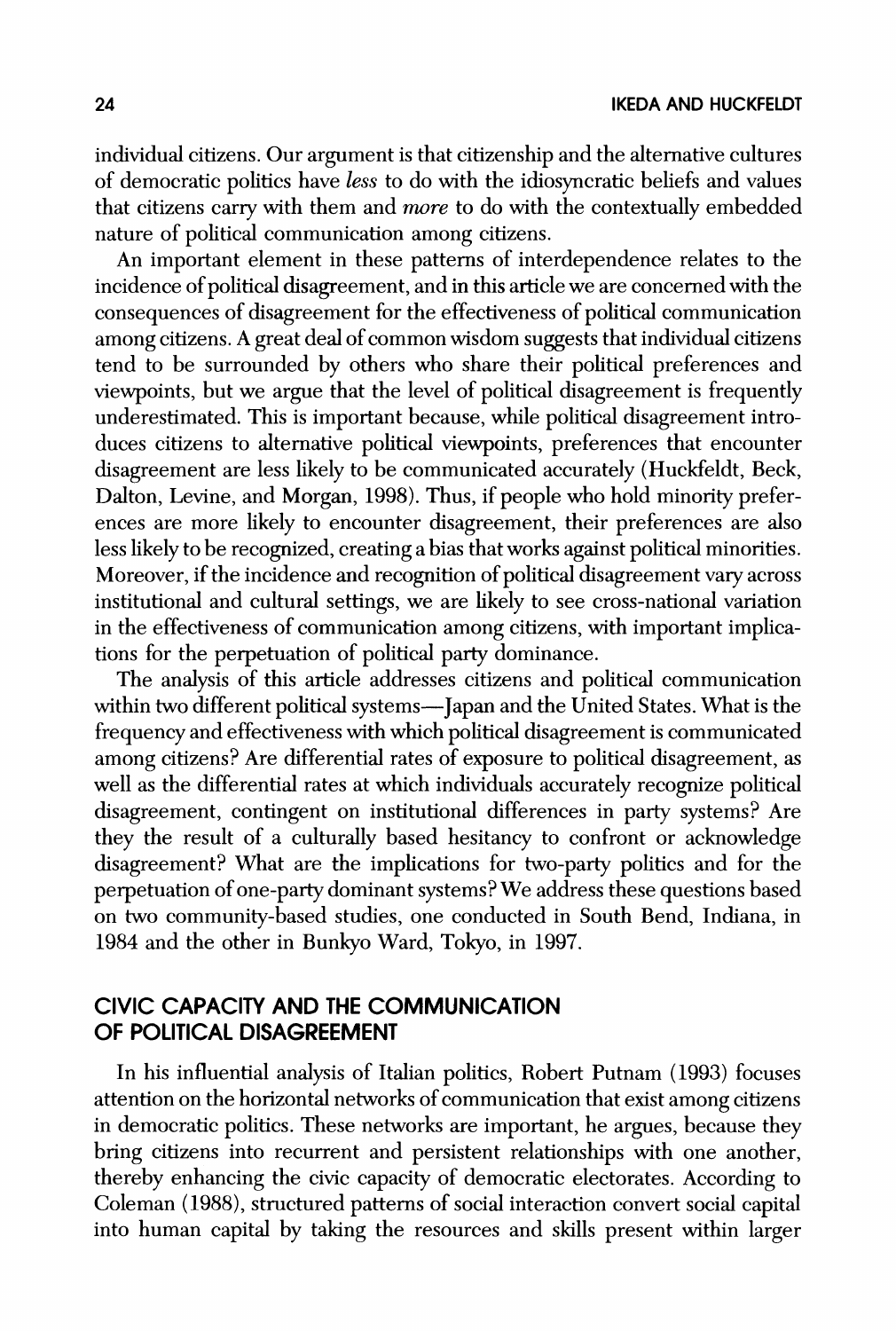**social collectivities and making them available to the individual members of these collectivities (also see Granovetter 1985). Within the context of democratic politics, individuals might draw on available social capital to avoid the substantial informational costs of democratic citizenship (Downs, 1957).** 

**These insights regarding the civic potential of citizen communication build on the early and influential work of Lazarsfeld, Berelson, Gaudet, and McPhee. In their studies of opinion formation in election campaigns, they demonstrated that a vital ingredient of democratic politics is the fact that citizens act interdependently in reaching political decisions and forming political judgments (Lazarsfeld, Berelson, and Gaudet, 1944; Berelson et al., 1954). Citizens obtain information regarding political choices from one another, but within the boundaries of environmental availability, they are discriminating in the selection of information sources (Huckfeldt and Sprague, 1995). In this context, how discriminating are they, and on what basis do they discriminate?** 

**The analysis in this article focuses on the potential of political disagreement for inhibiting communication among citizens. If citizens are unable to tolerate disagreement, we might expect individuals to be clustered in politically homogeneous cells of like-minded citizens. Situations such as these are poorly suited for introducing individuals to new and different information (Granovetter, 1973; Burt, 1992), and hence they are perhaps poorly suited for creating enhanced civic capacity. Alternatively, if citizens are unable or unlikely to recognize political disagreement, the effectiveness of political communication might be seriously undermined (Festinger, 1957, Huckfeldt et al., 1998), and the civic potential of communication among citizens might be seriously curtailed. Hence, the translation of social capital into human capital becomes problematic, depending on the exposure of citizens to disagreement as well as the ability of citizens to recognize disagreement when they encounter it (Axelrod, 1997; Huckfeldt, Johnson, and Sprague, 2001).** 

**Political disagreement within closely held networks of social relations is important because it forces individuals to reconsider their political opinions and viewpoints, thereby giving rise to higher levels of political flexibility and change (McPhee, 1963). At the same time, a number of factors serve to suppress and extinguish not only the incidence of political disagreement but also the subjective recognition of disagreement when it does occur. Therefore, it becomes important to understand the manner in which disagreement is subjectively experienced, perceived, and detected, and we are particularly interested in the factors that systematically give rise to misperception in the social communication of political information.** 

**Misperception is particularly important because it has the potential to disguise the experience of political disagreement, creating a subjective reality that avoids the recognition of divergent viewpoints. The failure to recognize political disagreement may arise due to various factors: an effort to reduce cognitive**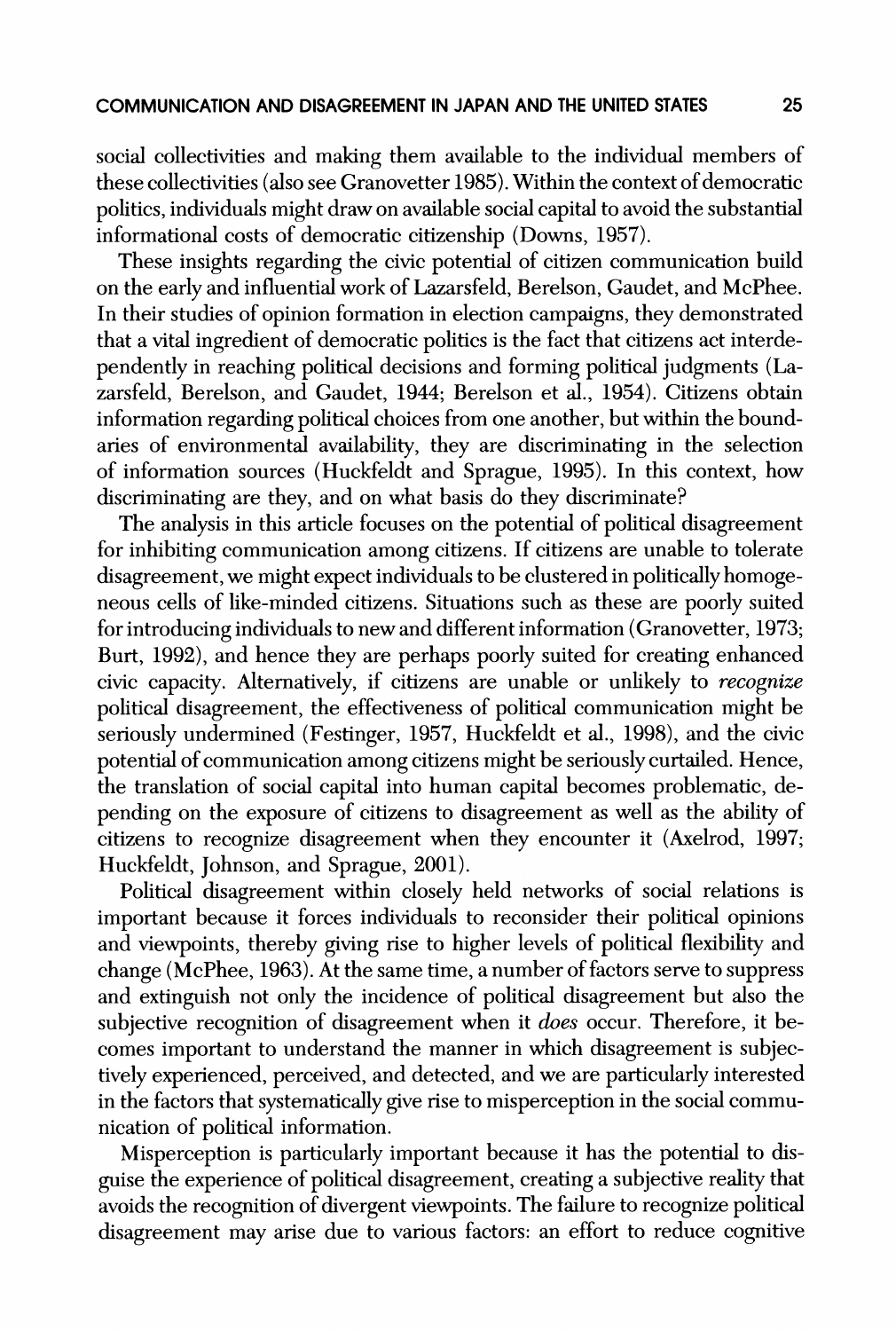**dissonance (Festinger, 1957); the intentional or unintentional communication of ambiguous political messages (MacKuen, 1990); inferential heuristics that sometimes misfire, thereby producing judgmental errors regarding the content of political messages (Huckfeldt et al., 1998). Moreover, patterns of political misperception may be structured by the larger distribution of preferences within an electorate, thereby creating a political bias in the communication of particular viewpoints (Huckfeldt and Sprague, 1995).** 

**Relatively few studies focus on the misperception of disagreement because, to the extent that processes of social influence or self-selection are effective and influential, disagreement will fail to occur as anything other than a transient phenomenon. That is, everyone will end up being embedded in politically homogeneous microenvironments, due to either a process of social influence that brings individuals into agreement with one another, or to politically inspired self-selection that creates patterns of social relations that are contingent on political agreement. Alternatively, if influence and self-selection are less than deterministic processes, the persistence of political heterogeneity and disagreement enhances the opportunity for ongoing, collective processes of political deliberation.** 

**In short, the dynamic flexibility of a democratic society depends on whether individuals experience political opinions and viewpoints that are different from their own. To the extent that people fail to come into contact with politically divergent preferences, or to the extent that they fail to recognize political disagreement, the democratic process of collective deliberation is compromised. Evidence from both the United States and Japan will demonstrate quite striking levels of political heterogeneity within communication networks. This article is centrally focused on the conditions that give rise to accurate judgments regarding the political viewpoints of others and, therefore, to conditions that enhance collective deliberation within democratic politics.** 

## **SOURCES OF POLITICAL MISPERCEPTION**

**What are the sources of political misperception that occur during processes of social communication among citizens? We consider several different alternatives in this analysis.** 

#### **Motivated Misperception**

**The motivational basis of political misperception is most frequently understood in terms of dissonance reduction by the receiver of a disagreeable message (Festinger, 1957). The receiver may be vaguely aware that the sender holds a disagreeable viewpoint, but since it would be personally troubling to acknowl-**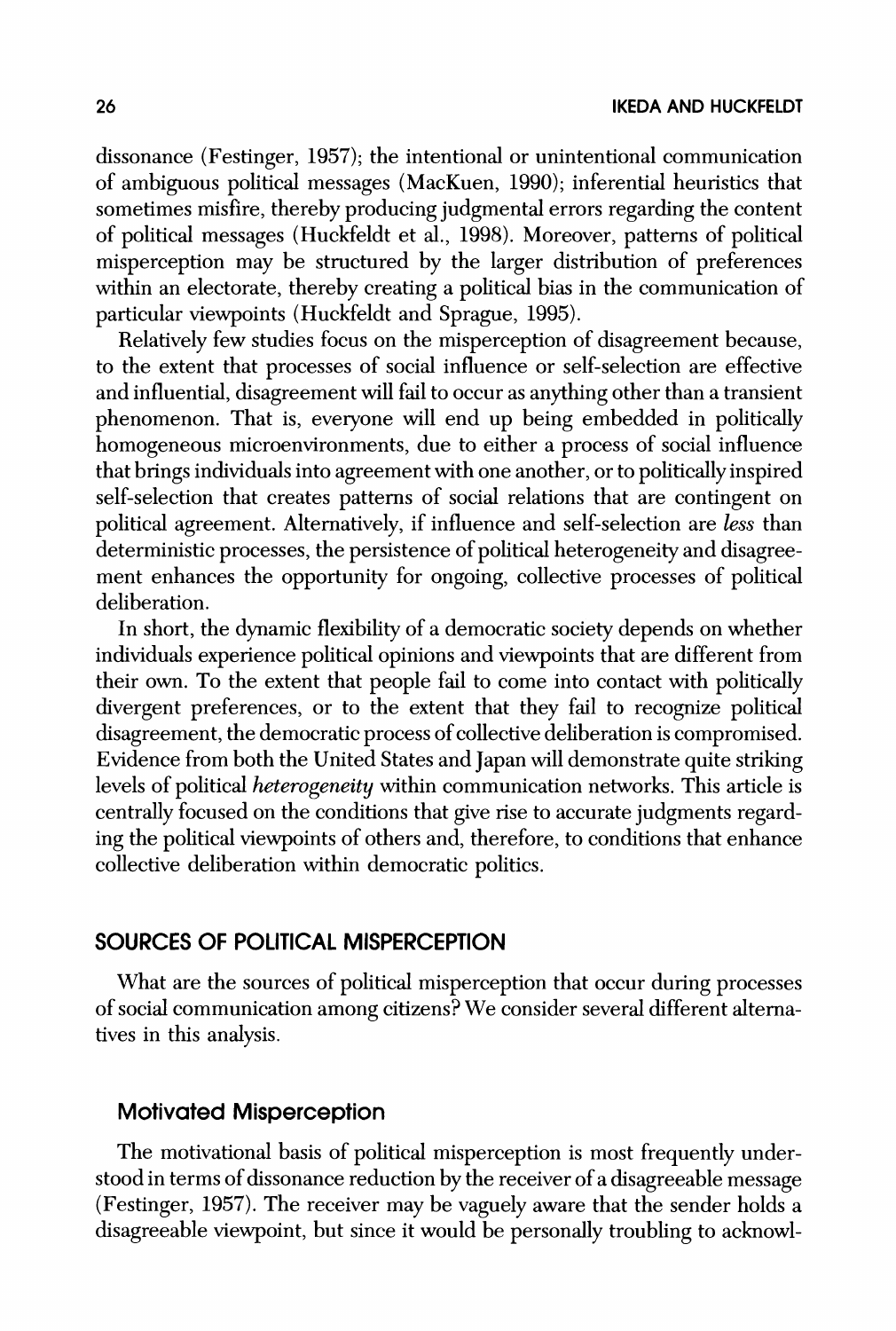**edge the fact, the receiver selectively (and incorrectly) perceives an agreeable political message.** 

**Thus, if individuals are motivated to misperceive political disagreement, we would expect the incidence of misperception to depend quite dramatically on whether two individuals share the same political opinion or viewpoint. A number of studies shed light on disagreement and motivated misperception among citizens in U.S. presidential election campaigns (Graber, 1988; Just et al., 1996; Huckfeldt and Sprague, 1995). In general, these efforts suggest that political information that is inconsistent with one's attitude does not necessarily cause cognitive dissonance and its consequent ignorance of the information (selective exposure or perception). While people are more likely to recognize agreeable viewpoints accurately, Huckfeldt and Sprague show that they frequently recognize disagreement as well, and they sometimes systematically fail to recognize agreement. Just et al. (chap. 9) study the evaluation of dissonant information regarding presidential candidates. Voters had a difficult time ignoring such information, and they were likely to be persuaded unless they were able to construct counterarguments. The conclusion would seem to be that many citizens are able to cope with political disagreement, and they are not infinitely capable of rewriting reality in order to avoid the (supposed) discomfort of political disagreement (Huckfeldt et al., 1998). Hence, motivated misperception may be a less than fully compelling explanation for communication failures in democratic politics.** 

#### **Ambiguity and Heuristic Failures**

**What other mechanisms might be responsible for systematic patterns of political misperception? Some highly opinionated citizens hold strong attitudes and beliefs regarding politics, and they communicate their opinions clearly and unambiguously. But other citizens are moderate, indifferent, or ambivalent in their views and send signals that are much more difficult to interpret. Still other citizens communicate intentionally obscure messages in order to avoid political confrontations with opinionated associates (MacKuen, 1990). Finally, few discussions resemble a formal debate, and a great deal of the social communication regarding politics is based on passing remarks and offhand comments. Thus, political communication among citizens is often surrounded by a cloud of ambiguity, and the formation of judgments in such uncertain circumstances may be enhanced through the use of heuristic devices (Kahneman and Tversky, 1973; Sniderman, Brody, and Tetlock, 1991).** 

**What are the heuristic devices that are available? First, the receiver's own preferences might provide heuristic guidance in forming a judgment regarding the sender's preference: I am a supporter of the Japanese Communist Party (JCP); Hiroshi is a lot like me; he probably supports the JCP as well. Altera-**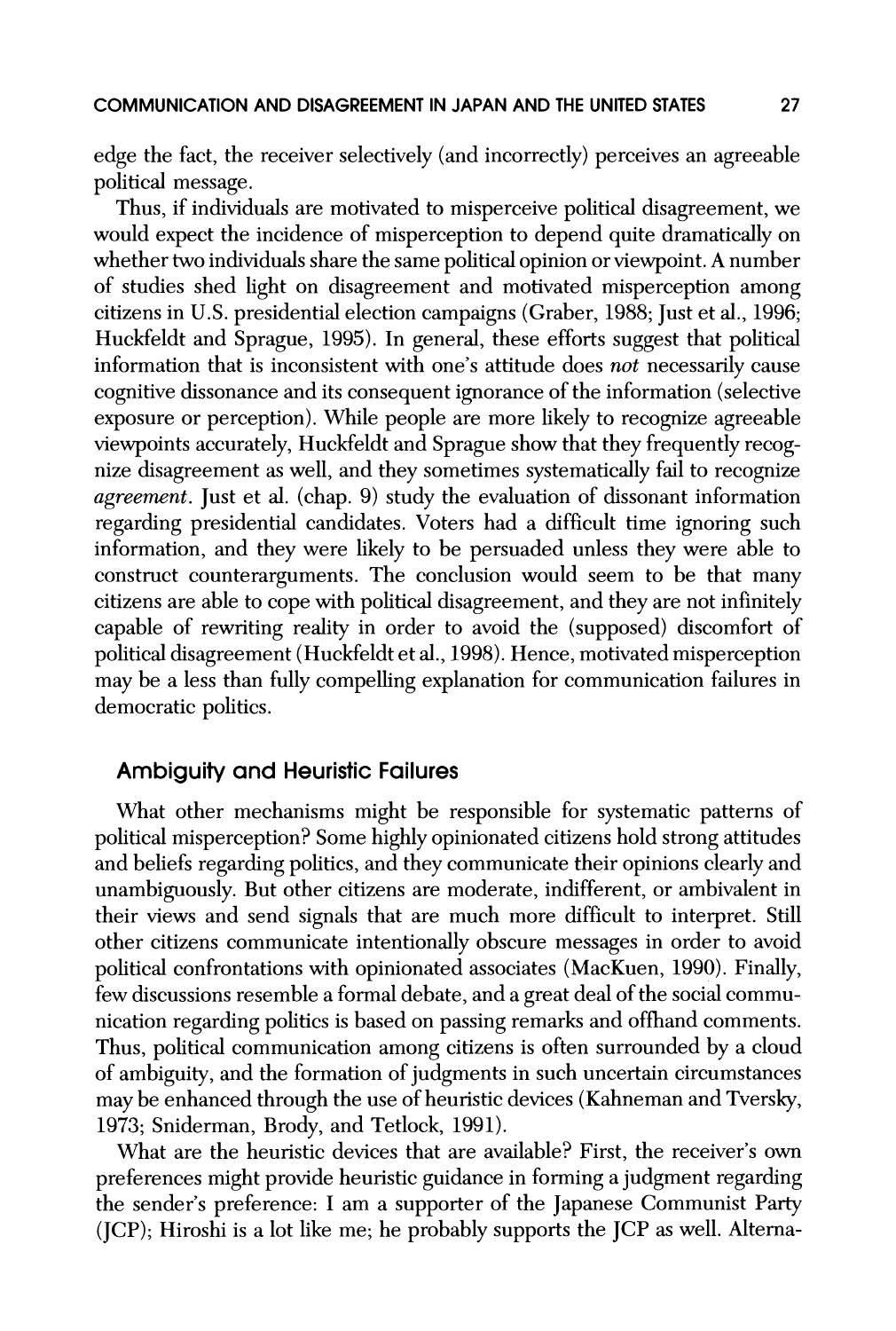**tively, the receiver may use the imputed preferences of others as guidance: Most of the people I know are supporters of the JCP; Hiroshi is much like these other people; Hiroshi probably supports the JCP as well. Thus, individuals may generalize based both on their own preferences and on the preferences they perceive others as holding. In this way, judgments regarding the political preferences held by others are anchored in the very direct social experience of the people who are making the judgments.** 

**These kinds of heuristic devices provide possible mechanisms for widely documented "false consensus" effects (Ross, Greene, and House, 1977; Marks and Miller, 1987). When a generalization is based on an individual's own preference, the inference will quite obviously fail under conditions of disagreement between the receiver and sender of a message, giving rise to a situation in which agreement is overestimated. False consensus could also be caused by motivational factors related to selective perception and dissonance reduction, but Krueger and Clement (1994) stress nonmotivational factors in their experiments focused on inference regarding another person's performance or personality (also see Alicke and Largo, 1995). Social network studies also support the importance of these nonmotivational inference mechanisms (Huckfeldt et al., 1998).** 

**When two individuals hold different political preferences, it may be difficult to separate the effects of motivational and nonmotivational factors on misperception, because both sets of factors produce hypotheses of unrecognized disagreement, or false consensus. In contrast, generalizations based on imputed preferences in the surrounding social network might produce either a false consensus effect or a false dissidence effect. Even if Maki and Hiroshi are both supporters of the JCP, Maki may incorrectly infer that Hiroshi does not support the JCP based on her belief that none of her other associates support the JCP. In short, generalizations based on the surrounding distribution of preferences might yield either unrecognized agreement or unrecognized disagreement within the dyad (Huckfeldt and Sprague, 1995; Huckfeldt et al., 1998).** 

#### **Macroenvironmental Inferences**

**We have argued that people form judgments regarding the political prefer**ences of others based on their own very direct social experience-on their **own preferences and on the imputed preferences of those who make up their networks of social relations. But do citizens also base these judgments on the distribution of preferences in the larger electorate? That is, do people take account of the larger political environment when they form judgments regarding the preferences of others, and does this create a majoritarian bias that systemati**cally underestimates support for minority viewpoints?<sup>1</sup>

**At least since the formulation of Durverger's sociological law, political scien-**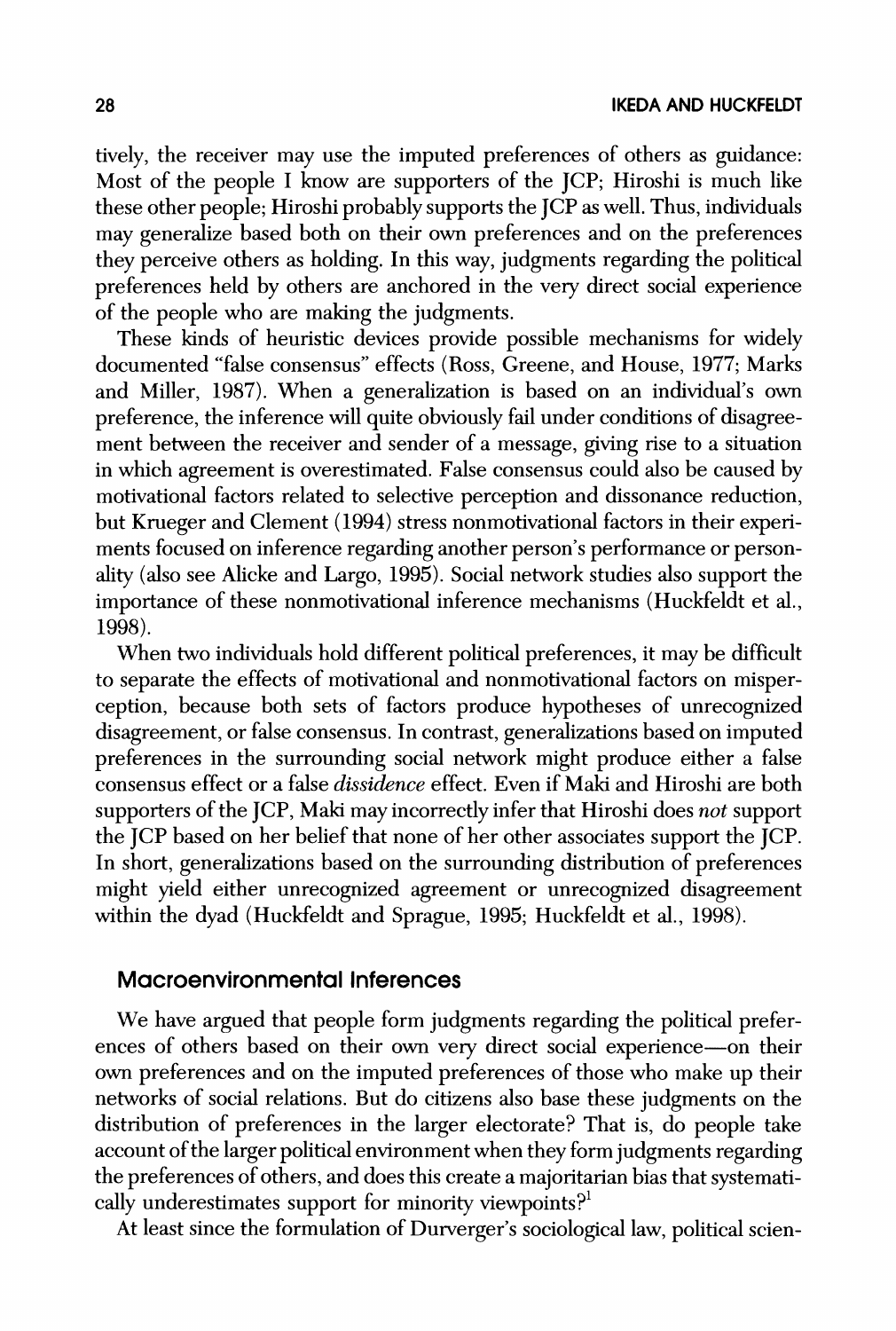**tists have assumed that individuals form political judgments that are contingent on preference distributions in the larger political environment. In Duverger's formulation, individuals hesitate to support political parties if they believe that these parties will not receive sufficient support to win elections (Duverger, 1954; Riker, 1982). We are asking whether individuals form judgments regarding the preferences of others based on these same environmental preference distributions: Will one individual be less likely to think that another individual holds a particular preference when that preference is a relatively rare event in the larger political environment? Will Maki be less likely to recognize that Hiroshi supports the JCP due to the fact that the JCP is a minority party in Japan?** 

**The implications are quite profound for political communication, for the recognition of minority viewpoints, and for the comparative analysis of political party systems. In the Japanese political system, voters choose between one major party and a number of minor parties (Richardson, 1997). In the U.S. political system, voters choose between two major parties and an occasional (and small) independent movement. What are the consequences of these alternative party systems for the vitality of political communication among citizens and for the accurate recognition of political disagreement across political systems?** 

## **POLITICAL MISPERCEPTION IN CROSS-NATIONAL CONTEXT**

**Social communication regarding politics is frequently ambiguous; people sometimes manipulate their communication strategies and practices, and hence the inferential devices that citizens use to interpret political messages become particularly important. This suggests that the recognition of disagreement**  among and between citizens-a process that is basic to political communication within democratic politics—may be variable across democratic systems. We **are particularly interested in whether mechanisms of inference lead to variations in rates of political misperception between Japan and the United States.** 

**Yamagishi and Yamagishi (1994) employ a distinction between "trust" and "assurance" to characterize behavioral differences between Americans and Japanese in patterns of social relations. They define trust as a belief that people in general can be relied on, while assurance is based on the particular incentive structures within which relationships are embedded. Hence, trust might be based on the imputed characteristics of an individual: sincerity, responsibility, honesty. In contrast, assurance would be based on the particular behavioral incentives of both parties in a relationship: Is it in an individual's interest to act in a way that is useful or harmful to another individual?** 

**According to Yamagishi and Yamagishi (1994), Americans tend to be trustful, while Japanese tend to base personal relationships on assurance. Indeed, Americans tend to score more highly on trust measures, and they are more likely to**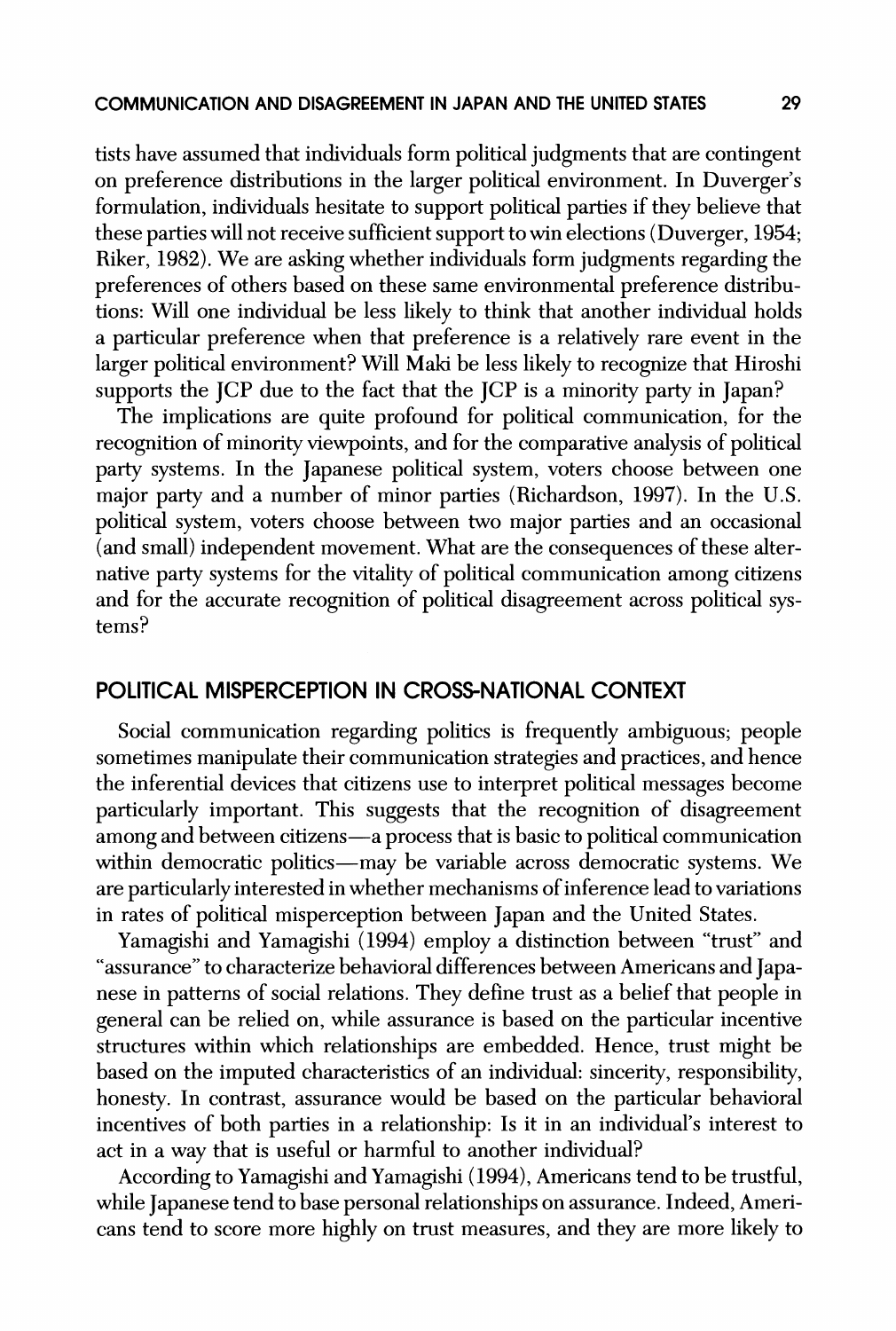**trust strangers in trading, negotiation, and bargaining. In contrast, Japanese are more committed to closed relationships based on recurrent patterns of social interaction. In the words of an old Japanese proverb: "You should suppose that all strangers are thieves."** 

**We might expect that the lack of trust in various social relationships would extend to political relationships as well. Japanese might be less willing than Americans to express political viewpoints beyond their most closely held social relationships. This would make it more difficult for direct and effective political communication to occur among citizens outside the assurance relationships, thereby increasing the level of political ambiguity in the expression of political viewpoints. In an alternative vocabulary, the lack of trust might inhibit the creation and accumulation of social capital with respect to politics (Putnam, 1993). Moreover, this increased ambiguity would, in turn, force individuals to rely more heavily on heuristic devices in assessing the likely political preferences of other individuals. Thus, when making a judgment regarding the nature of another person's political viewpoint, Japanese might depend more heavily on generalizations taken from personal experience.** 

**Finally, institutional differences between Japan and the United States might also lead to differences in patterns of communication among citizens. In a competitive two-party election, one might flip a two-sided coin in predicting an associate's vote. Assuming the associate voted, such a decision rule would be correct approximately 50 percent of the time. In this way, two-party systems might enhance the likelihood of correctly predicting an associate's vote, even without forming an inference based on the distribution of party support in the political macroenvironment. In contrast, multiparty elections make it much more difficult to use such a simple decision-making rule effectively. Assuming that citizens are able to employ macroenvironmental preference distributions in forming expectations regarding the political viewpoints of others, such inferences will be much more difficult to form, and hence less useful, in an institutional context characterized by a multitude of small parties. This situation is only exacerbated in the Japanese context where many of these minor parties quite frequently join new and different coalitions, thereby transforming themselves into new parties.** 

**One might argue that such an explanation simply misses the point: the crucial distinction may not lie among the various parties in Japanese politics, but rather between the Liberal Democratic Party (LDP) and nearly all the other parties. Hence, macroenvironmental inferences might be formulated along this distinction. We believe that such an argument oversimplifies the Japanese political environment and the very important differences that exist among the various parties. At the very least, the fragmentation of non-LDP parties is likely to make it more difficult for political communication to occur among citizens who are opposed to the LDP.**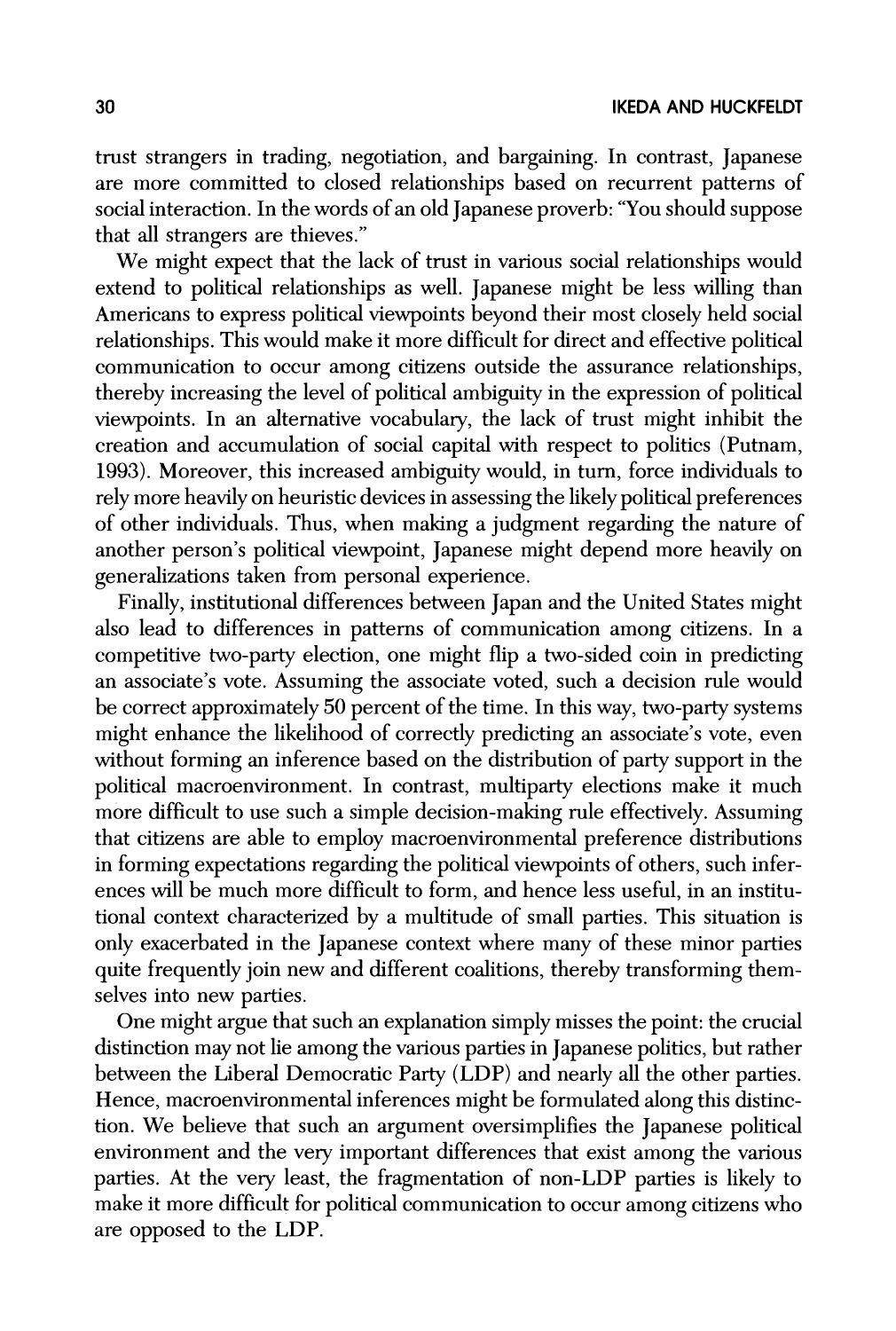#### **COMMUNICATION AND DISAGREEMENT IN JAPAN AND THE UNITED STATES**

**These cross-national differences lead to a number of questions. First, is there a difference in the effect of dyadic disagreement on misperception in Japan and the United States? Are citizens of the two countries more or less likely to recognize and confront disagreement within their personal relationships?** 

**Second, are there differences in the tendency to misperceive based on preference distributions within networks of social relations? Are Japanese or Americans more or less likely to infer that a particular associate holds a particular preference based on the perceived preferences of others in their social networks?** 

**Finally, do preference distributions in the external political environment affect rates of misperception, and how does this vary between Japan and the United States? Are there institutional differences between Japan and the United States that help to explain differential rates of political misperception?** 

#### **OBSERVATION, MEASUREMENT, AND METHOD**

**The analysis in this article focuses on the extent to which citizens perceive the preferences of their associates accurately and whether these levels of accuracy are different across two culturally dissimilar national settings-Japan and the United States. We employ social network data obtained through snowball samples in both the United States and Japan. These data sets provide objective (self-reported) data from both main respondents and their discussants. Hence, we are able to identify the existence of objectively defined disagreement between the main respondent and the discussant, as well as being able to analyze patterns of perceived agreement.** 

#### **The Studies: Bunkyo in 1997 and South Bend in 1984**

**The Japanese survey was conducted in July 1997 based on a mail survey sent to a random sample of residents in Bunkyo Ward, Tokyo, taken from the official municipal voter list. This ward is located in the slightly northern part of central Tokyo with approximately 172,000 residents. The respondents were randomly assigned to three groups based on three different name generators for the identification of an egocentric network; the overall response rate for**  the main respondent sample was 33 percent.<sup>2</sup> The use of the different name **generators produced no relevant differences for this analysis, and hence the three groups are combined into a single data set for purposes of this article. A second wave of interviews was conducted with discussants, once again based on mail surveys. Data for corresponding main respondents and discussants are matched and merged, and the resulting data set includes 402 dyads, based on interviews with 402 discussants and 253 main respondents. Thus, each resulting observation includes self-report data for the main respondent, self-report data**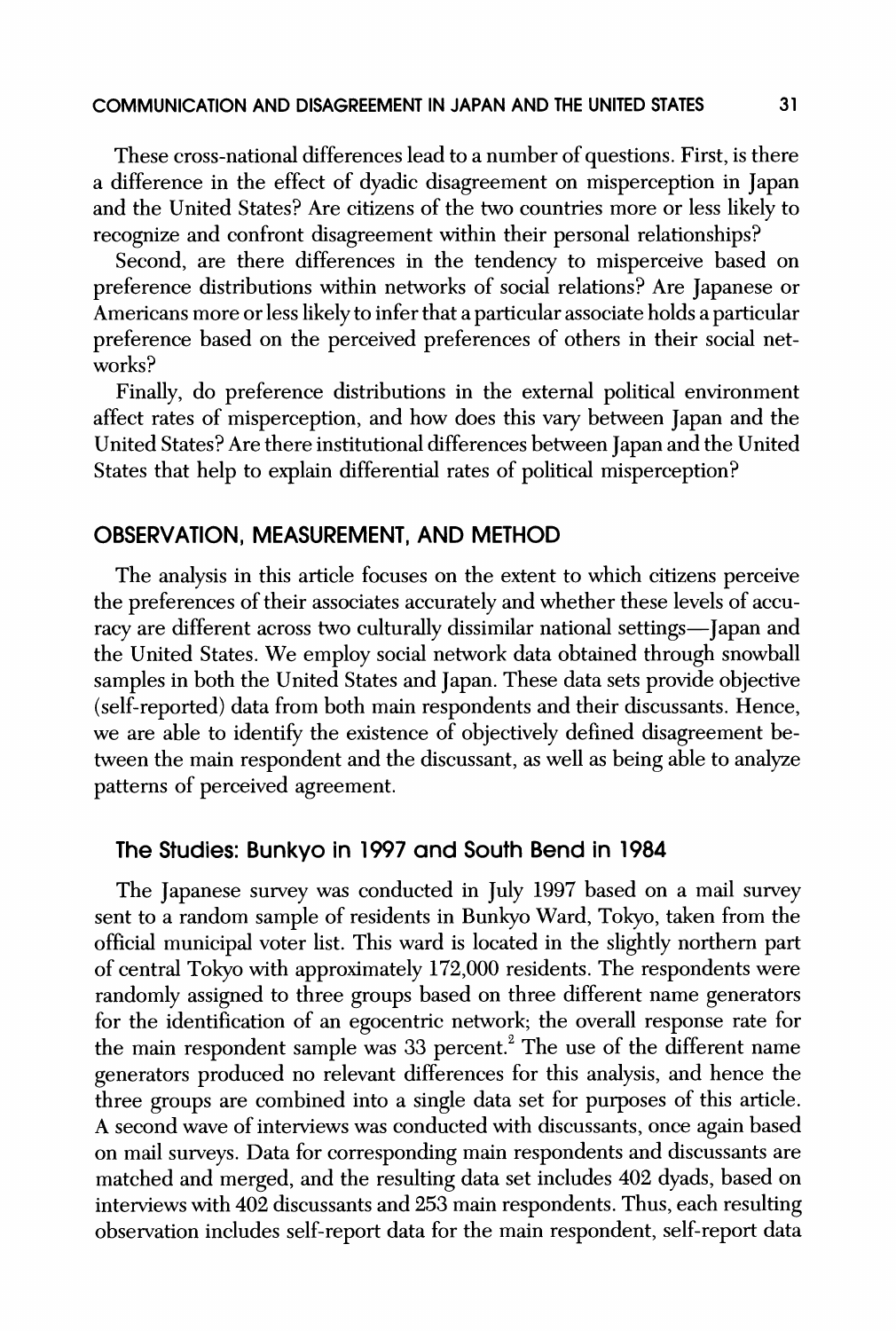**for the discussant, and the main respondent's perception regarding the political viewpoint of the discussant.** 

**The 1984 South Bend survey of main respondents was conducted as a threewave panel study during the course of the 1984 presidential election campaign. The initial rate of completions among successfully contacted respondents was 56 percent with a 17 percent refusal rate. During the final post-election interview, main respondents were asked to identify the three people with whom they "talked with most about the events of the past election year." The respondents were randomly sampled from 16 neighborhoods in the South Bend metropolitan area-a small urban area in northern Indiana. All post-election interviews were conducted over the phone during November and December, and a sample of discussants was similarly interviewed during January. As in the Japanese case, main respondents and discussants are matched and merged; the resulting data set includes 924 dyads, based on interviews with 920 discussants and 585 main respondents. Once again, each observation includes selfreport data for the main respondent and the discussant, as well as the main**  respondent's perception regarding the political viewpoint of the discussant.<sup>3</sup>

The question naturally arises: Are these samples comparable-can they be **compared? One sample was taken from a small urban area embedded in the American midwest. The other is taken from a comparably sized urban area embedded in one of the largest cities in the world. One sample was taken in 1984, within the context of a high stimulus national election. The other was taken in 1997, divorced from a national election campaign. One study was conducted over the phone, and the other through the mail, with attendant implications for the respective response rates.** 

**In this context, we are certainly not able to make any claim that these samples are statistically representative of the national electorates in Japan and the United States. Indeed, our research strategy, to employ local samples, gave up any such pretense from the very beginning. However, there is little reason to suggest that the South Bend and Bunkyo respondents and networks are atypical or fundamentally biased. Moreover, our primary goal is not to make inferentially**  definitive statements regarding the differences among Japanese and U.S. citi**zens and networks. Rather, we are primarily interested in similarities rather than differences-in whether the same model of the communication process can be meaningfully employed for both samples. Hence, our research strategy is in some ways similar to that of Yamagishi and Yamagishi (1994) who employ nonrandomly selected subject pools in Japan and the United States to compare experimental findings between the two settings. This means that we are unable to make definitive statements regarding differences between the probabilistically average citizens of the two countries: the observed differences between the Bunkyo and South Bend respondents must be interpreted with caution.**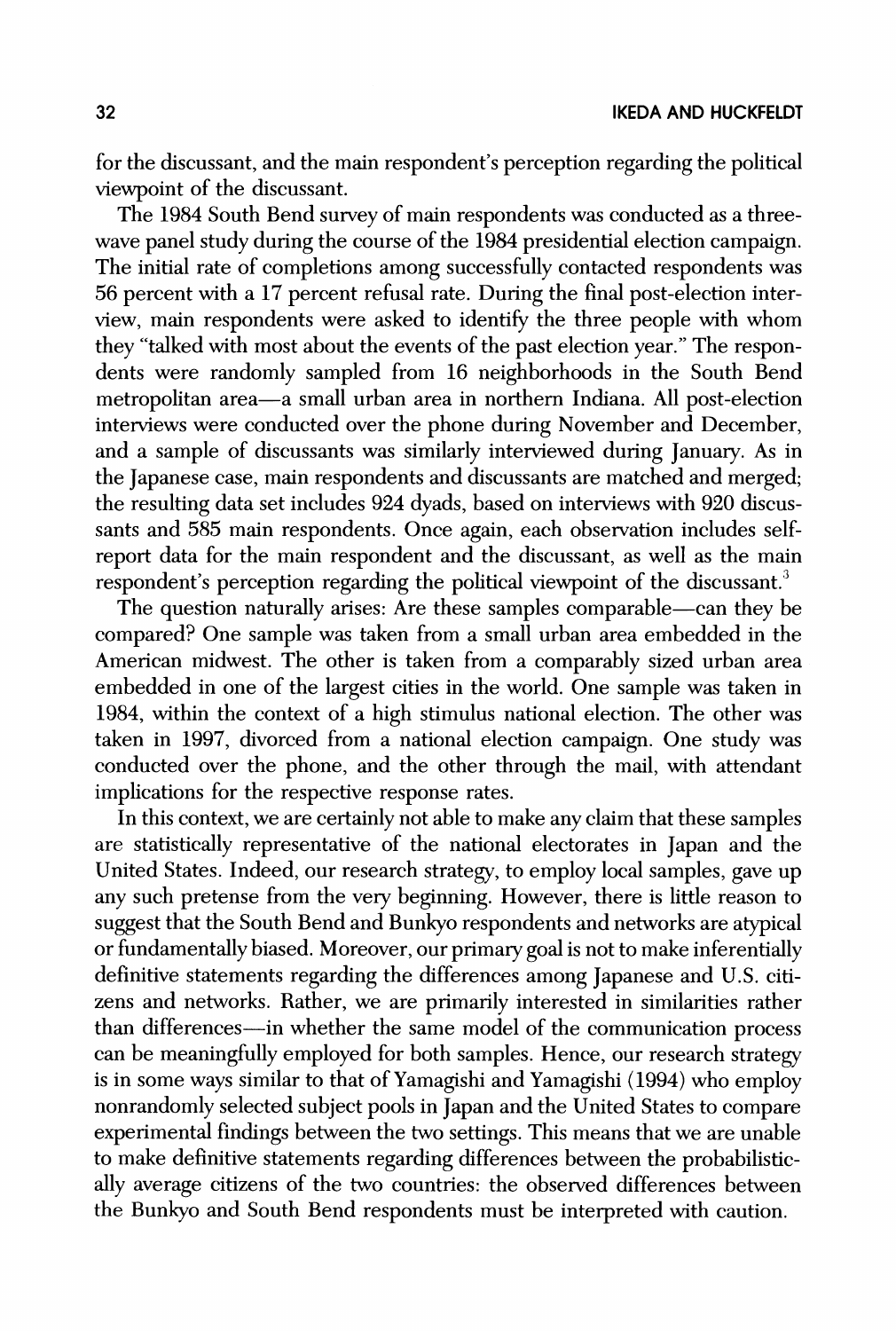#### **Other Measurement Issues**

**Several measures are particularly important to the study. First, we are primarily concerned with systematic sources of political misperception and, therefore, in the accuracy with which main respondents perceive their discussants' political viewpoints. We carry out the analysis in terms of partisan orientations: The Japanese discussants and main respondents were provided with a list of Japanese political parties and asked "Which party do you support?" The American discussants and main respondents were asked "Generally speaking, do you usually think of yourself as a Republican, a Democrat, an Independent, or what?" Similarly, the Japanese respondents are asked which party each of their discussants supports, and the American respondents are asked whether their discussants generally support candidates who are Democrats, Republicans, both, or neither. Hence, accuracy is based on correspondence between the main**  respondent's perception of the discussant and the discussant's self-report.<sup>4</sup> **Similarly, agreement within the dyad is based on correspondence between the self-reported preferences of the main respondent and the discussant.** 

**Second, we are interested in whether individuals generalize based on their perceptions of dominant political viewpoints within surrounding microenvironments of interpersonal relations. The core idea is that an individual's network of contacts creates an informational environment, and the individual forms opinions and judgments based on information supplied through this network. We are particularly interested in whether communication with particular discus**sants is distorted by perceptions regarding the larger network of associates; **thus, we consider the residual network's effect on the informational flow that occurs within particular dyads. If Hiroshi has three associates, will he be less likely to recognize that Maki actually supports the JCP due to his perception that the other two associates support the LDP? In short, we are interested in political biases created by perceptions regarding the remaining network, and hence our residual network measure is based on main respondent perceptions. We expect that individuals will be more likely to recognize a discussant's viewpoint accurately if they perceive a higher proportion of the residual network to hold the same viewpoint as that reported by the particular discussant.** 

**Third, for more than 40 years of postwar Japanese politics, the LDP has been the dominant political party, even after its defeat in 1993. When the LDP regained control in 1995, the opponent parties lost their chance to present a unified alternative, resulting in a continuation of the majority party vs. minority parties system. This situation is, of course, radically different from that of U.S. political parties, where there are two major parties and typically quite little in the way of minor party alternatives. Based on divergent distributions of**  macroenvironmental support, we would expect the major parties—the LDP,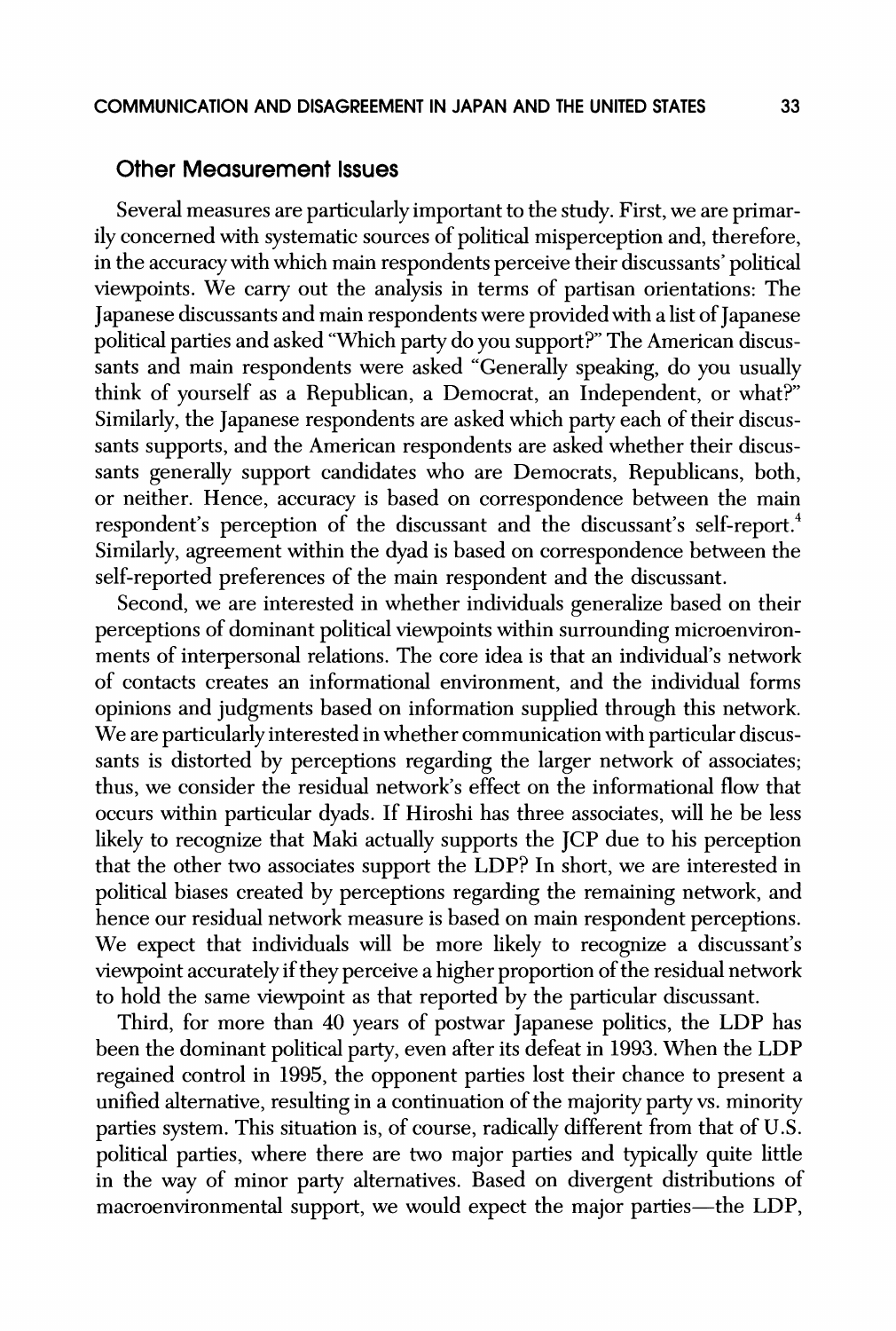**the Democrats, the Republicans-to enjoy an inferential advantage in the collective processes of communication and deliberation. In contrast, and by definition, minor party support is a rare event in the larger environment, and even minor party supporters may not expect others to share their preferences.** 

## **AGREEMENT AND DISAGREEMENT IN BUNKYO AND SOUTH BEND**

**The joint distributions of main respondent and discussant partisanship are shown in Table 1 for both the Bunkyo and South Bend samples. The top percentage within each cell shows the column percentage-the percentage of discussants holding particular partisan loyalties within each category of main discussant partisanship. The bottom percentage shows the total percentagethe percentage of all dyads in the table holding a particular combination of partisan loyalties.5 While, this table provides information regarding patterns of** 

| Self-Reported Partisanship of<br>the Discussant |                         | Self-Reported Partisanship<br>of Main Respondent |              |              |  |
|-------------------------------------------------|-------------------------|--------------------------------------------------|--------------|--------------|--|
| A. Bunkyo Ward Sample                           |                         | <b>LDP</b>                                       | Independent  | Other        |  |
| LDP                                             | $column =$<br>$total =$ | 42.2%<br>8.7%                                    | 14.8<br>8.0  | 25.2<br>6.5  |  |
| Independent                                     |                         | 37.4<br>7.7                                      | 69.9<br>37.6 | 36.9<br>9.4  |  |
| Other                                           |                         | 20.5<br>4.2                                      | 15.3<br>8.2  | 37.9<br>9.7  |  |
| Column $N$ -size $=$<br>Total $N$ -size = 402   |                         | 83                                               | 216          | 103          |  |
| <b>B.</b> South Bend Sample                     |                         | Democrat                                         | Independent  | Republican   |  |
| Democrat                                        | $column =$<br>$total =$ | 56.6%<br>21.9%                                   | 36.4<br>11.4 | 17.9<br>5.4  |  |
| Independent                                     |                         | 35.1<br>13.6                                     | 34.9<br>11.0 | 28.9<br>8.7  |  |
| Republican                                      |                         | 8.3<br>3.2                                       | 28.7<br>9.0  | 53.2<br>16.0 |  |
| Column $N$ -size $=$<br>Total $N$ -size = 877   |                         | 339                                              | 275          | 263          |  |

| TABLE 1. Partisanship of Discussant by Partisanship of Main Respondent (The |
|-----------------------------------------------------------------------------|
| top number in each cell is the column percentage and the bottom             |
| number is the total percentage.)                                            |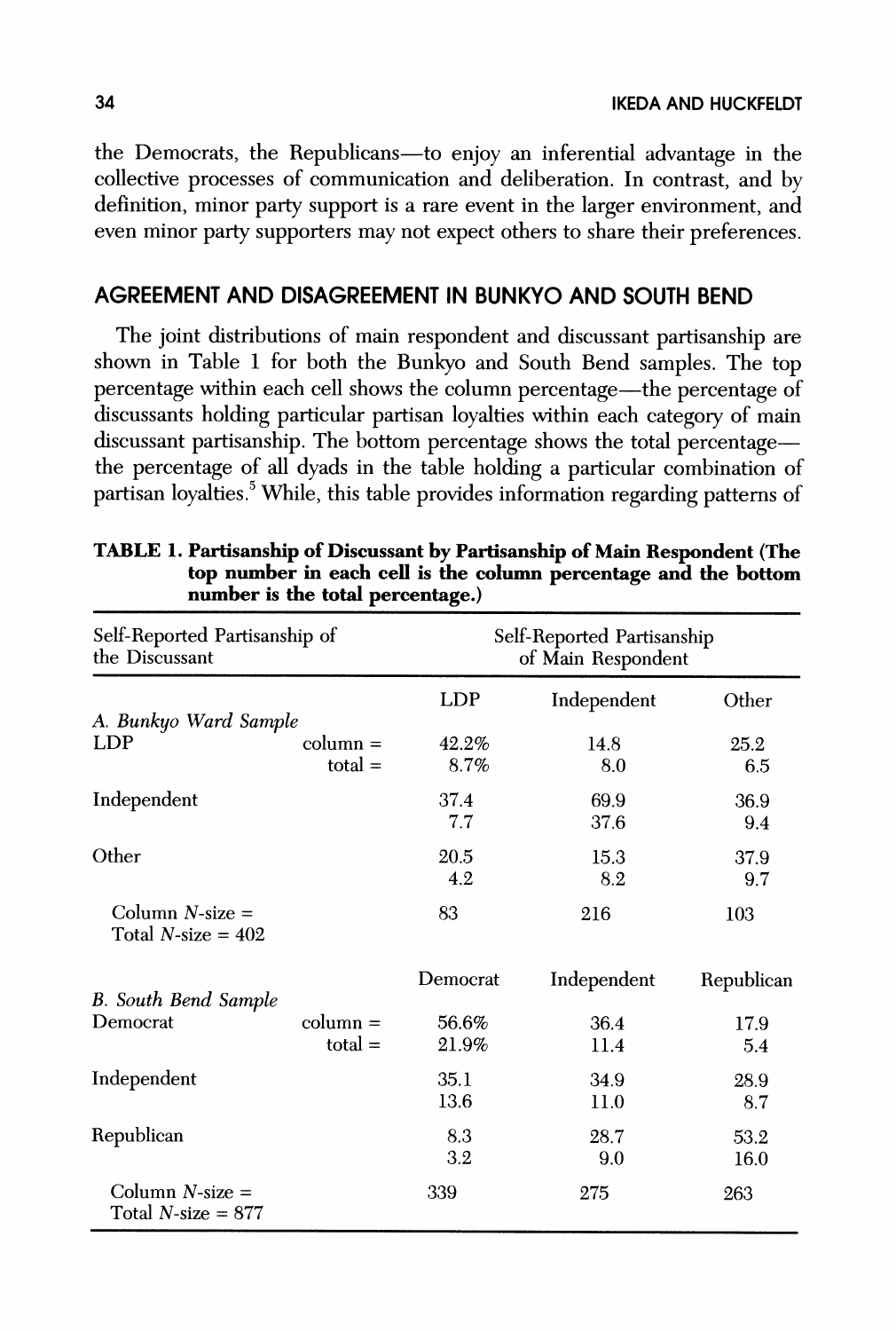**agreement and disagreement across partisan categories, one qualification should be noted. The "other" category for the Bunkyo sample does not distinguish between and among the various minor parties. We see that 37.9 percent of the Bunkyo main respondents who support minor parties have discussants who also support minor parties, but this does not mean that they necessarily support the same minor party. If we distinguish among the minor parties, this level of agreement is reduced substantially; only 22 percent of the respondents who support a minor party have a discussant who supports the same minor party. Subject to this qualification, the table shows several important things.** 

**First, by summing the bottom percentages along the main diagonals, we obtain the percentage of the dyads in which the main respondent and the discussant hold the same partisan loyalties: 48.9 percent of the South Bend dyads and 56 percent of the Bunkyo dyads involve coincidental partisan viewpoints. (This level of agreement is reduced to 52 percent for the Bunkyo dyads if we distinguish among the minor parties.) Certainly these are not dramatically different levels of dyadic agreement in the aggregate. The problem is that such an aggregate comparison masks the fact that many of the Bunkyo main respondents and discussants do not have a party loyalty. Approximately one half of the main**  respondents do not report a partisan loyalty,<sup>6</sup> and 37.6 percent of the dyads **involve both a main respondent and a discussant who do not report partisan loyalties. In contrast, 18.4 percent of the Bunkyo dyads involve (nonindependent) shared preferences, and this reduces to 14.4 percent if we distinguish among the minor parties. Quite clearly, this is dramatically lower than the comparable level of shared preferences among the South Bend dyads-37.9 percent.** 

**Second, we see (perhaps) remarkably high levels of social interaction across partisan categories. For example, only 42.2 percent of the dyads with main respondents who are Liberal Democrats involve discussants who also support the LDP; only 56.6 percent of dyads with Democratic main respondents involve discussants who are Democrats; and only 53.2 percent of dyads with Republican main respondents involve discussants who are Republicans. As noted, only 37.9 percent of the dyads with main respondents who are minor party supporters involve discussants who are also minor party supporters, and only 22 percent of the minor party supporters have discussants who support the same minor party. The highest level of homogeneity arises within the Bunkyo independent category (69.9 percent), but approximately 50 percent of Japanese are independent, and therefore, this figure does not represent a particularly high level of political inbreeding.** 

**A seemingly high proportion of both the South Bend and the Bunkyo respondents come into contact with divergent political viewpoints. Are these levels of disagreement unreasonably high? The answer to this question depends on the standard of judgment that is brought to the problem. Common wisdom in the social sciences often suggests that political homogeneity is induced by**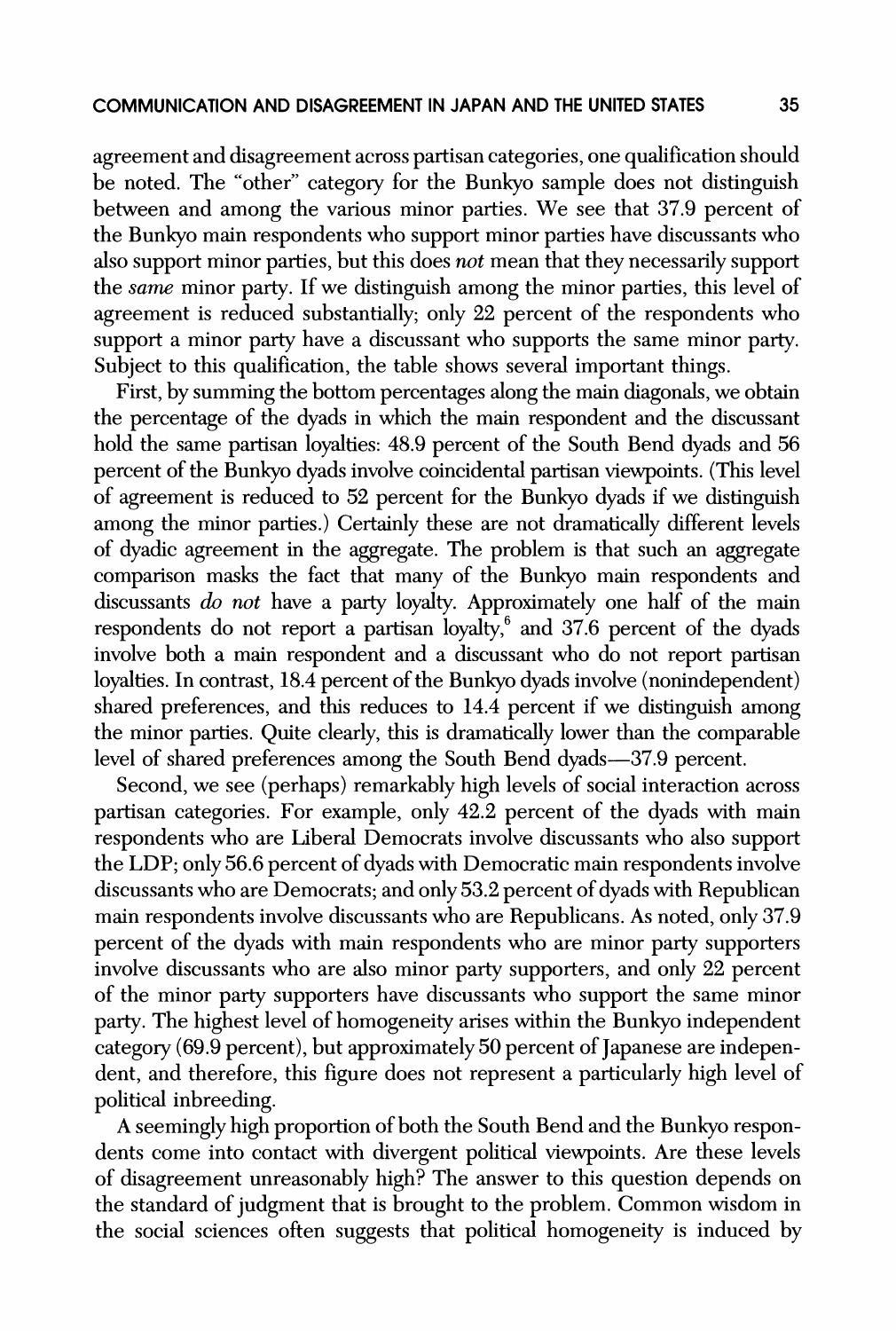**conformity pressures within the closely held confines of small face-to-face groups, but accumulated evidence points in a different direction. Analyses of the 1984 South Bend data (Huckfeldt and Sprague, 1995) as well as 1992 American national data (Huckfeldt et al., 1998) show levels of presidential candidate agreement between nonspouse discussants and nonrelative discussants that vary from 57 percent to 67 percent across supporters of the major candidates. Similarly, in a separate 1998 Tokyo study, 50 percent of discussants and main respondents agree on party preference in the proportional vote for the House of Councilors election. Particularly in view of the fact that individuals tend to have multiple discussants, these data suggest that disagreement is not a rare event; hence the common wisdom is wrong.** 

## **COMMUNICATION EFFECTIVENESS IN BUNKYO AND SOUTH BEND**

**How effectively are political preferences communicated between the discussion partners of the two samples? We have seen that discussants and main respondents frequently report divergent preferences, but does this objective reality penetrate the subjective awareness of the main respondents? The levels of accuracy with which main respondents perceive the partisanship of their discussants are shown for both the Bunkyo and South Bend samples in Table 2, jointly contingent on the self-reported party support of the main respondent** 

| Self-Reported Partisanship<br>of the discussant | Self-Reported Partisanship<br>of Main Respondent |             |            |  |
|-------------------------------------------------|--------------------------------------------------|-------------|------------|--|
|                                                 | LDP                                              | Independent | Other      |  |
| A. Bunkyo Ward Sample                           |                                                  |             |            |  |
| LDP                                             | 82.9%                                            | 43.8        | 42.3       |  |
|                                                 | $(n = 35)$                                       | (32)        | (26)       |  |
| Independent                                     | 32.3                                             | 76.8        | 34.2       |  |
|                                                 | (31)                                             | (151)       | (38)       |  |
| Other                                           | 11.8                                             | 33.3        | 59.0       |  |
|                                                 | (17)                                             | (33)        | (39)       |  |
|                                                 | Democrat                                         | Independent | Republican |  |
| <b>B.</b> South Bend Sample                     |                                                  |             |            |  |
| Democrat                                        | 77.6%                                            | 59.6        | 70.2       |  |
|                                                 | $(n = 192)$                                      | (99)        | (47)       |  |
| Independent                                     | 40.3                                             | 51.0        | 38.2       |  |
|                                                 | (119)                                            | (96)        | (76)       |  |
| Republican                                      | 39.3                                             | 55.7        | 75.0       |  |
|                                                 | (28)                                             | (79)        | (140)      |  |

**TABLE 2. Percent of Main Respondents Who Accurately Perceive Discussant's Partisanship**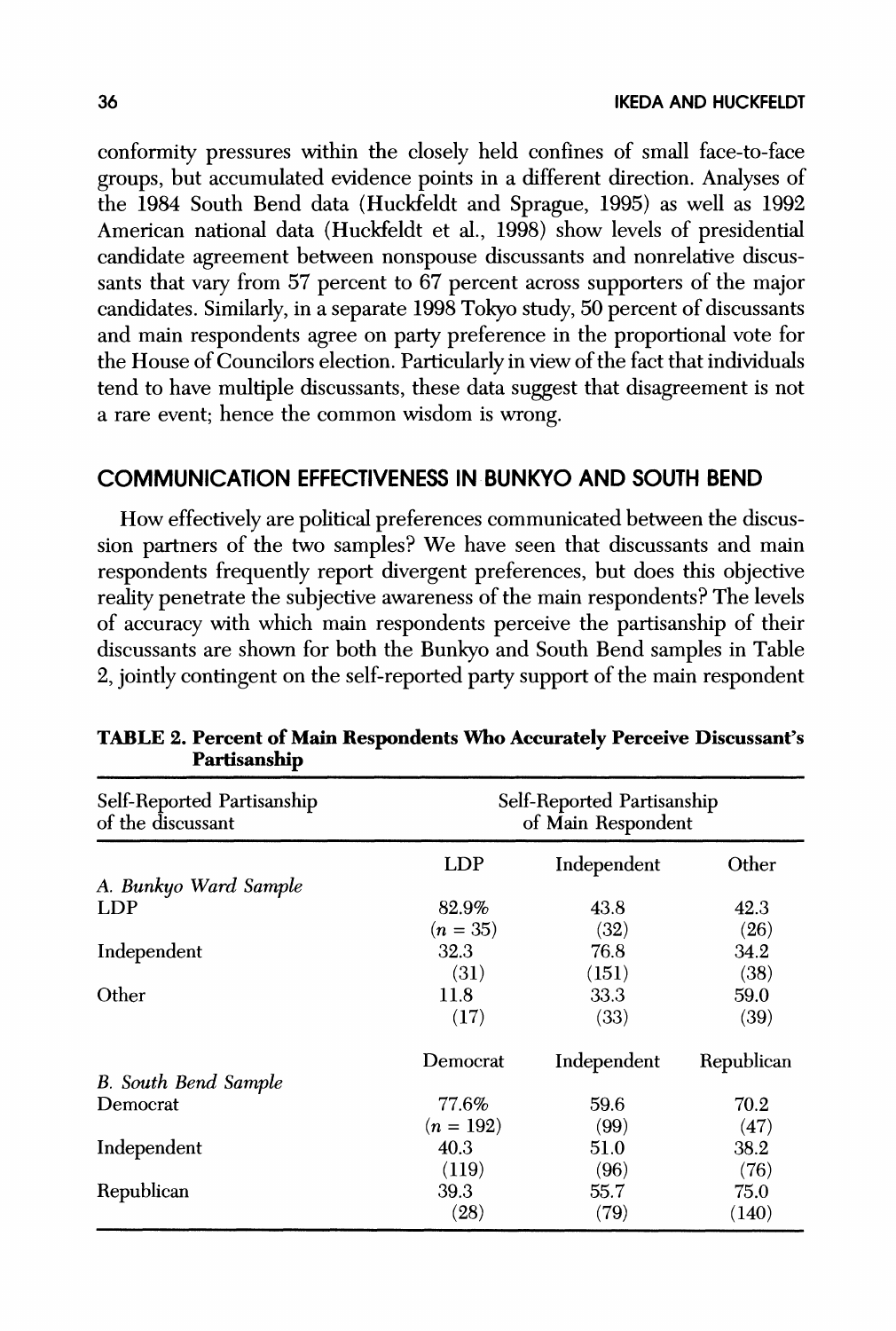**and the discussant. The overall levels of accuracy are quite comparable between the two studies: 57 percent accurate for the Bunkyo sample and 60 percent for the South Bend sample. At the same time, a careful examination of Table 2 reveals some important differences in the patterns of accuracy within the two samples.** 

**Both the South Bend and the Bunkyo main respondents are typically quite accurate (75 percent or higher) in identifying their discussants' partisan viewpoints when the discussant and the main respondent share the same preference. The only exceptions occur among the Bunkyo main respondents who support a minor party (59 percent accurate), and the South Bend respondents who are independent (51 percent accurate). Main respondents are less likely to recognize discussant preferences accurately when there is self-reported partisan disagreement within the dyad, and this pattern is particularly pronounced for the Bunkyo ward sample. This can be seen by concentrating on the cells that lie off the main diagonals. Accuracy levels vary from 38 to 70 percent in South Bend, and from 12 percent to 44 percent in Bunkyo ward.** 

**Sample size limitations keep us from expanding the Table 2 analysis to consider the accuracy with which the supporters of the particular Japanese minor parties evaluate the particular preferences of their discussants, but we can consider the accuracy with which particular minor party preferences are perceived by the sample as a whole. Thus, in Table 3, we cross-tabulate the Bunkyo main respondents' perceptions of the discussants' party preferences by the discussants' self-reported preferences. The table shows particularly low levels of accuracy (18 percent to 44 percent) in recognizing minority party support.** 

**In summary, these results support several arguments. First, less popular** 

|            |            | Self-Reported Partisanship of the Discussant |            |      |            |            |      |       |
|------------|------------|----------------------------------------------|------------|------|------------|------------|------|-------|
|            |            | LDP                                          | <b>NFP</b> | DPI  | <b>SDP</b> | <b>ICP</b> | IND  | Total |
| Main       | LDP        | 58.1                                         | 29.4       | 28.1 | 33.3       | 19.4       | 23.2 | 31.8  |
| Respondent | <b>NFP</b> | $1.1\,$                                      | 17.6       | 0.0  | 0.0        | 3.2        | 4.1  | 3.5   |
| Perception | DPI        | 10.8                                         | 11.8       | 31.2 | 0.0        | 0.0        | 2.7  | 7.0   |
| Regarding  | <b>SDP</b> | 3.2                                          | 5.9        | 6.2  | 44.4       | 0.0        | 2.3  | 3.7   |
| Discussant | IСP        | 2.2                                          | 0.0        | 0.0  | 0.0        | 41.9       | 4.6  | 6.2   |
|            | IND        | 24.7                                         | 35.3       | 34.4 | 22.2       | 35.5       | 63.2 | 47.8  |
|            | $N =$      | 93                                           | 17         | 32   | 9          | 31         | 220  | 402   |

**TABLE 3. Main Respondent's Perception of Discussant's Partisanship by Self-Reported Partisanship of the Discussant (For Bunkyo Ward, Tokyo.)** 

**LDP = Liberal Democratic Party; NFP = New Frontier Party; DPJ = Democratic Party of Japan; SDP = Social Democratic Party; JCP = Japanese Communist Party; IND = independent, don't know.**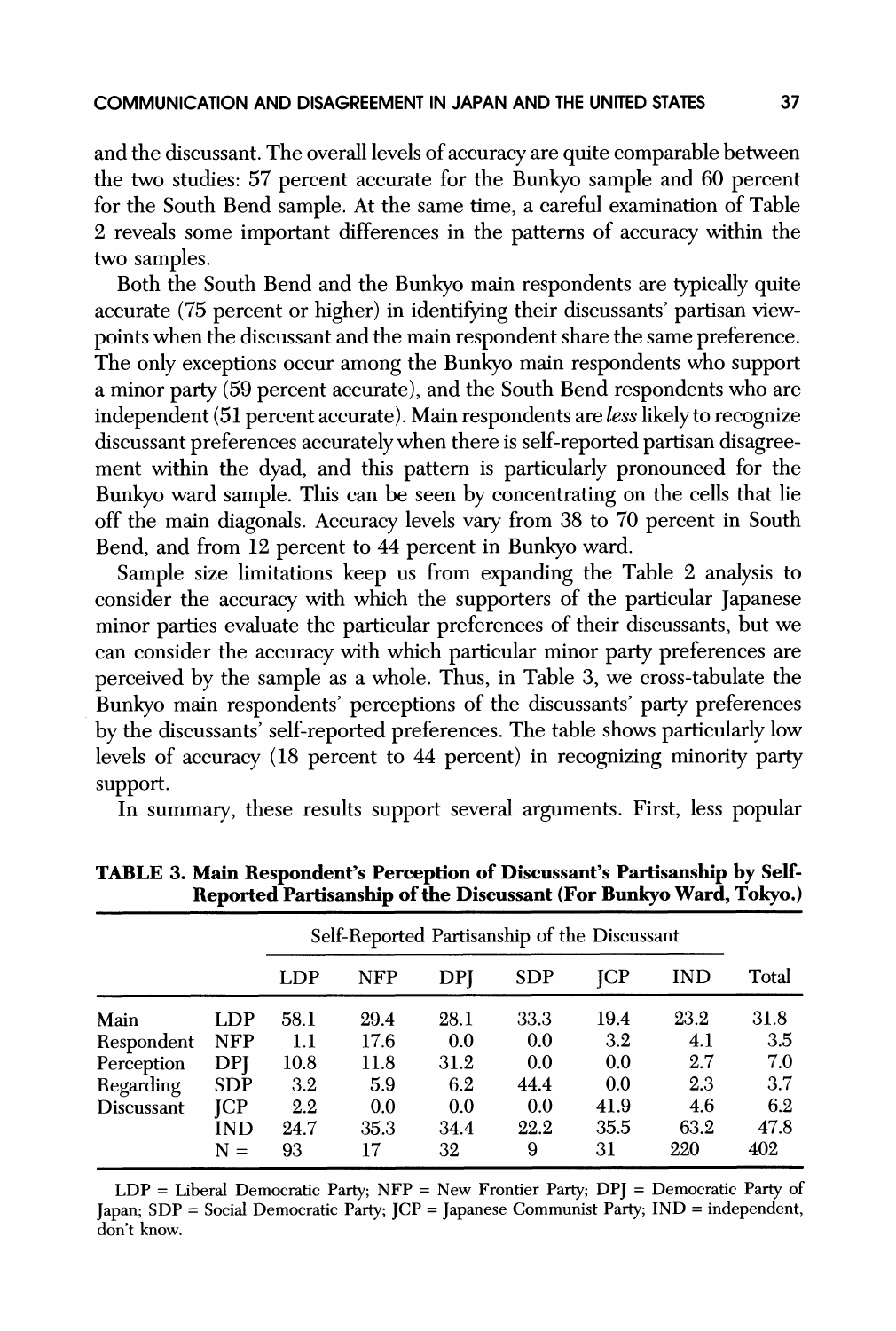**preferences appear to be recognized less accurately than more popular preferences: Liberal Democrats, Democrats, and Republicans are more likely to be recognized than supporters of a minor Japanese party. Second, main respondents are more likely to recognize the preferences of the people with whom they agree; this pattern is especially pronounced among the Bunkyo respondents.** 

**Finally, the overall ability of the Bunkyo respondents to make accurate judgments regarding discussant preferences is comparable to the accuracy of the South Bend respondents, but their accuracy depends on the ability of Bunkyo independents to identify their independent discussants. Indeed, the level of mutual recognition among independents is much higher in the Bunkyo sample than it is in the South Bend sample. It is not immediately clear why the Bunkyo independents are so accurate. In recent years, approximately 50 percent of Japanese respondents typically report being independent, and the Bunkyo data set is not exceptional: 47.8 percent of the main respondents report independence. Does this mean that "independent" is a useful, macroenvonmen**tally based expectation in predicting party support among Japanese?<sup>7</sup> Alterna**tively, are independents typically surrounded by other independents, and does the process of generalization based on personal experience thereby yield enhanced levels of accuracy? In short, while these results are suggestive, they are open to alternative interpretations, and we turn to a more extensive analysis of the factors affecting communication among the South Bend and Bunkyo respondents.** 

## **GENERALIZATION BIASES IN POLITICAL COMMUNICATION**

**What are the factors that enhance and inhibit the ability of citizens to make accurate judgments regarding the political preferences of others, and how do these factors vary across different systems? This is really just another way of asking how patterns of political communication and deliberation are contingent on the social contexts and institutions of different democratic political systems. In the analyses that follow, we are particularly interested in three factors: the extent to which disagreement within social dyads inhibits the effective communication of political preferences; the extent to which individual judgments about particular discussants are derived from generalizations based on perceived preference distributions in larger networks of association; and the extent to which political preferences communicate more effectively if they are more widespread in the external political environment.** 

**Two identical models are estimated in Table 4, one for the Bunkyo sample and the other for the South Bend sample. Both are logit models with binary dependent variables measuring the individual's accuracy in making judgments regarding the political preferences of particular discussants. Each model includes the same set of explanatory variables: (1) a dummy coded variable for**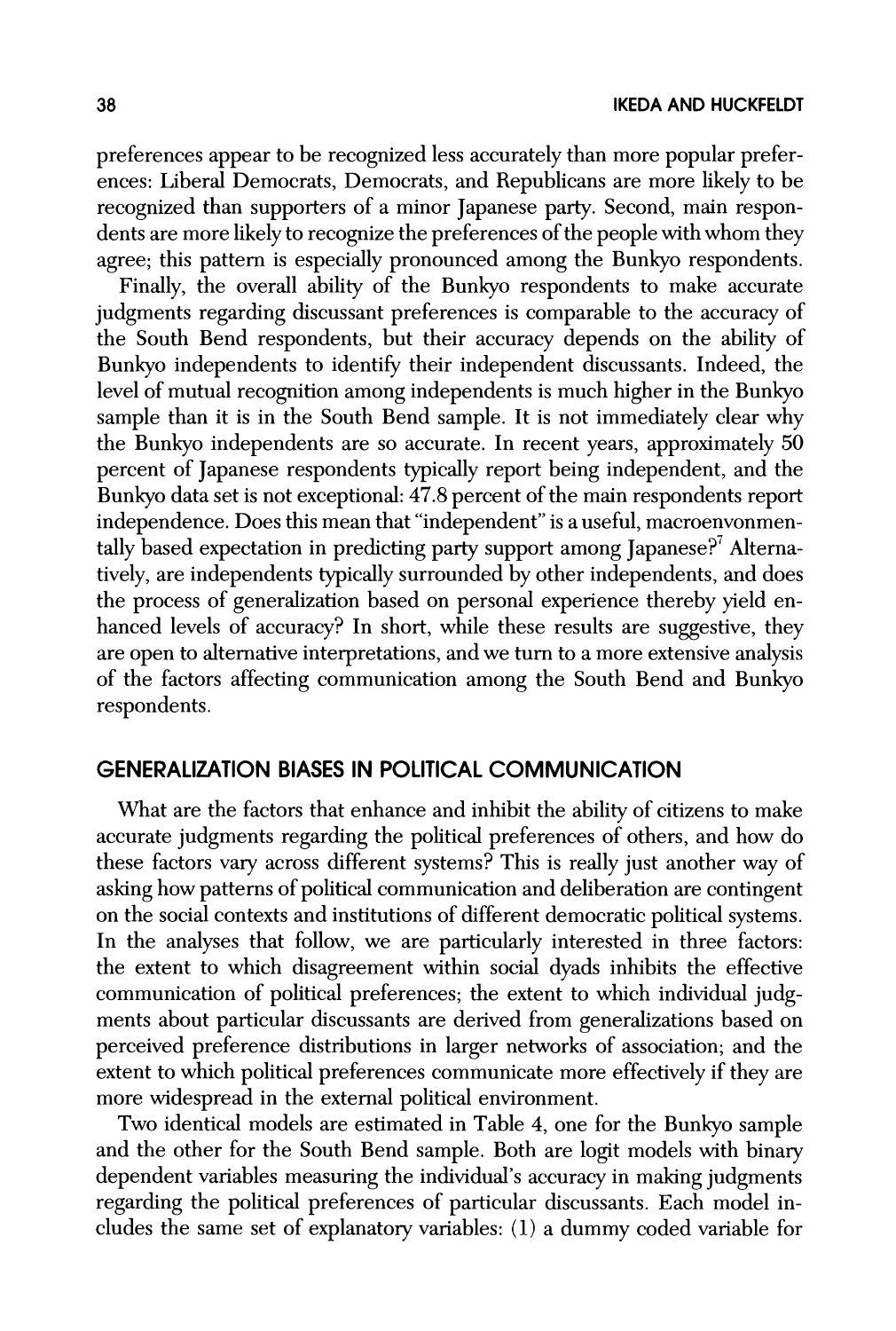|                             | Coefficient | t Value |                                          |
|-----------------------------|-------------|---------|------------------------------------------|
| A. Bunkyo Ward Sample       |             |         |                                          |
| Constant                    | $-1.37$     | $-5.98$ | $N = 358$                                |
| Dyadic Agreement            | 1.70        | 6.42    | $\chi^2$ = 102 with 4 d.f. ( $p = .00$ ) |
| Network Agreement           | 1.62        | 4.74    | Pseudo $R^2 = .26$                       |
| Spouse                      | .94         | 2.43    |                                          |
| Other Relative              | $-.20$      | $-.68$  |                                          |
| <b>B.</b> South Bend Sample |             |         |                                          |
| Constant                    | $-47$       | $-3.51$ | $N = 862$                                |
| Dyadic Agreement            | .46         | 2.94    | $\chi^2 = 90$ with 4 d.f. ( $p = .00$ )  |
| Network Agreement           | 1.70        | 7.51    | Pseudo $R^2 = .10$                       |
| Spouse                      | $-.08$      | $-.43$  |                                          |
| Other Relative              | .10         | .53     |                                          |

| TABLE 4. Accuracy of the Main Respondent's Judgment Regarding Discussant's |                                                                 |
|----------------------------------------------------------------------------|-----------------------------------------------------------------|
|                                                                            | Partisan Loyalty by Dyadic Agreement and by Perceived Agreement |
| in Residual Network                                                        |                                                                 |

**Notes: Estimates are corrected for clustering on the main respondent.** 

Dyadic Agreement: 1 = main respondent and discussant report the same partisan loyalty; 0 = **main respondent and discussant report different partisan loyalties.** 

**Network Agreement: proportion of residual network that is perceived by the main respondent to hold the same partisan loyalty as the discussant in the dyad.** 

**whether the respondent and the discussant report the same party loyalty, (2) a dummy coded variable for whether the discussant is a spouse, (3) a dummy coded variable for whether the discussant is some other nonspousal relative, and (4) the proportion of the remaining network that is perceived to hold the same party loyalty as that reported by the particular discussant.** 

**Both of the agreement variables distinguish among the minor parties. The main respondent and the discussant are not defined to be in agreement unless they report supporting the same particular party. Agreement in the residual network distinguishes among the minor parties as well, based on the main respondent's perceptions of (at most) two other discussants, thereby taking on values of 0, .5, or 1. If Maki's first discussant reports being a supporter of the Japanese Communist Party, and she perceives that her second and third discussants are both supporters of the JCP, the variable is set to 1. At the other extreme, if she perceives that neither of them support the JCP, the variable is set to 0. In short, this measure indexes the extent to which the discussant holds a preference that the main respondent perceives to be present among other associates.** 

**As the results of Table 4 show, both agreement variables produce discernible effects for both samples. Both the South Bend respondents and the Bunkyo respondents are more likely to make accurate judgments regarding discussant**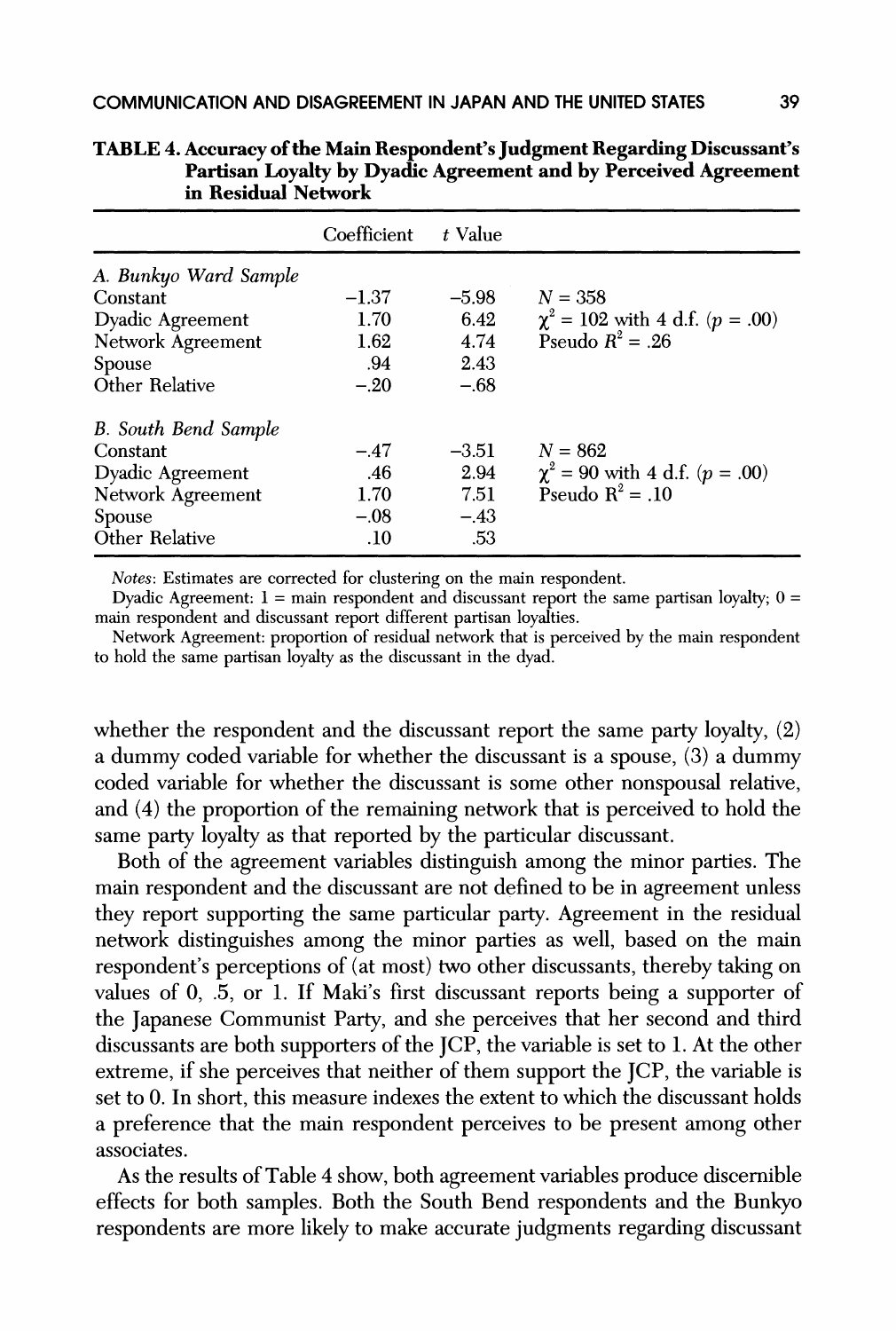**preferences if they agree with the discussant's self-reported preference. They are also more likely to be accurate if the discussant's self-reported preference**  is perceived to be more widespread within their networks of association.<sup>8</sup> In **addition, the spousal variable shows a discernible effect for the Bunkyo sample, indicating that accuracy is higher among spouses in comparison with other network dyads.** 

**The magnitudes of the agreement effects are shown in Table 5, where the predicted probabilities of accurate perception are displayed as a function of both (1) objectively defined agreement within the dyad and (2) the main respondent's perception regarding the residual network.9 Thus, both the South Bend respondents and the Bunkyo respondents are more likely to make accurate judgments if they perceive that others hold a preference coinciding with the self-reported preference of the discussant. Both sets of respondents are also more likely to be accurate if their own self-reported preferences coincide with the discussants' self-reported preferences.** 

**While the effects of the residual networks are quite comparable across the two samples, the effect of dyadic disagreement is much stronger among the Bunkyo respondents. Dyadic disagreement reduces the probability of accurate perception between 7 and 12 points among the South Bend respondents, but between 32 and 40 points among the Bunkyo respondents. In contrast, residual network composition produces an effect on accuracy that varies from 28 points** 

| Do the Discussant and<br>the Main Respondent<br>Report the Same Party<br>Preference? | Proportion of Residual Net<br>Perceived to Hold the Preference<br>Reported by the Discussant | Accuracy<br>Probability |  |
|--------------------------------------------------------------------------------------|----------------------------------------------------------------------------------------------|-------------------------|--|
| A. Bunkyo Ward sample                                                                |                                                                                              |                         |  |
| yes                                                                                  | all $(1)$                                                                                    | .89                     |  |
| yes                                                                                  | none $(0)$                                                                                   | .61                     |  |
| no                                                                                   | all $(1)$                                                                                    | .57                     |  |
| no                                                                                   | none $(0)$                                                                                   | .21                     |  |
| <b>B.</b> South Bend Sample                                                          |                                                                                              |                         |  |
| yes                                                                                  | all $(1)$                                                                                    | .84                     |  |
| yes                                                                                  | none $(0)$                                                                                   | .50                     |  |
| no                                                                                   | all $(1)$                                                                                    | .77                     |  |
| no                                                                                   | none $(0)$                                                                                   | .38                     |  |

**TABLE 5. Predicted Probabilities of Accurate Perception for Bunkyo and South Bend Samples. (By dyadic agreement and agreement in residual network. For nonrelative dyads.)** 

**Source: Table 4 model estimates.**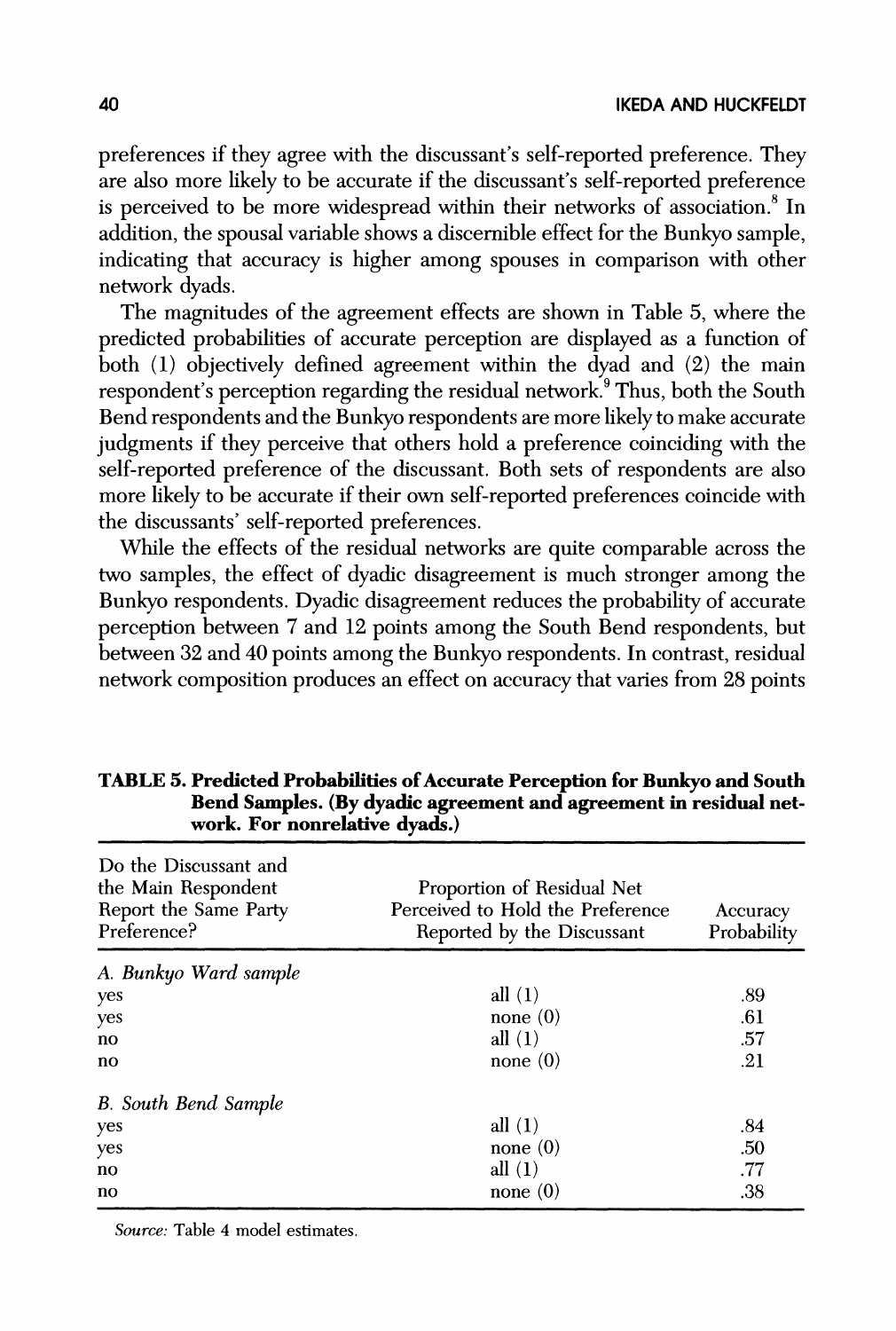**to 36 points among the Bunkyo respondents, and from 34 points to 39 points among the South Bend respondents.** 

**Taking account of the spousal effect among the Bunkyo respondents increases the probability of accurate perception. For example, in comparison to the second row of Table 5A, where there is agreement within the dyad but perceived divergence in the remainder of the network, the probability of accurate perception is .78 among spouses-an increase of .17 over the .61 probability of accurate perception among non-relatives that is shown in the table.** 

**What do these results suggest? First, both sets of respondents appear to generalize on the basis of their residual networks, and the importance of this generalization is relatively constant across the two samples. In contrast, the effects of dyadic disagreement are much more pronounced among the Bunkyo sample, and disagreement may thus have very different consequences in Bunkyo than it does in South Bend. Indeed, there is little evidence here to suggest that the South Bend residents are hesitant to address disagreement within their networks of association. In contrast, political disagreement takes on a heightened significance among the Bunkyo respondents, seriously obscuring the accurate communication of political preferences.** 

**Moreover, the differential effect of dyadic disagreement is consistent with the differential spousal effect. Based on the work of Yamagishi and Yamagishi (1994), we might expect that Japanese would be less willing to express political opinions beyond their most closely held relationships, particularly when these opinions involve disagreement. And that is what these results appear to demonstrate.** 

#### **MAJORITARIAN BIASES AND MACROENVIRONMENTAL INFERENCES**

**We have seen (in Tables 2 and 3) that some preferences are perceived more accurately than others. Among the South Bend respondents, Democrats and Republicans are most likely to be perceived accurately, and independents are least likely to be perceived accurately. Among the Bunkyo respondents, the independents and Liberal Democrats are most likely to be perceived accurately, and supporters of the minor parties are least likely to be perceived accurately. Although these patterns of effects are seemingly divergent-particularly with respect to the perception of political independents-we believe both patterns can be understood in terms of the advantages that accrue to more popular political preferences.** 

**First, people who hold widespread beliefs and loyalties are more likely to encounter others who hold the same beliefs and loyalties. This is not to say that people do not exercise discretion in choosing their associates, but numerically dominant groups operate at a significant stochastic advantage in the process of network construction (Huckfeldt and Sprague, 1995). Thus, politically popular**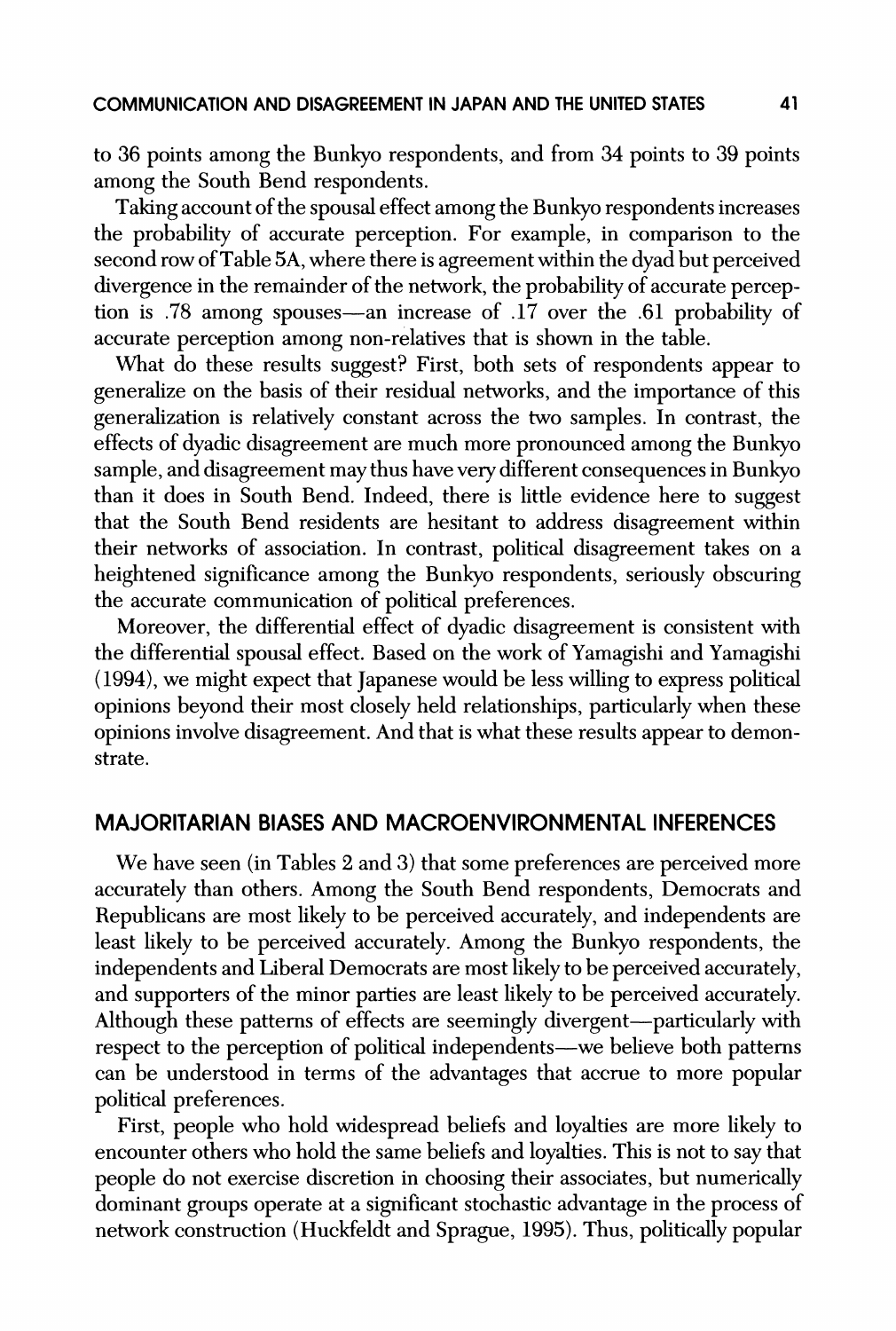**preferences are more likely to be perceived accurately because people who hold these preferences are more likely to associate with people who hold the**  same preferences. As we have seen, the probability of accurate perception is **enhanced by political agreement.** 

**Second, and quite apart from the likelihood of agreement within dyadic relationships, politically dominant preferences are also more widespread within the remainder of individuals' social networks. In general, within their networks of social relations, the Bunkyo respondents are more likely to encounter supporters of the LDP than supporters of the JCP. Thus, when they generalize on the basis of these networks, they may not recognize that a particular individual supports the JCP or some other minority party.** 

**Finally, citizens may fail to recognize particular preferences because the preferences are not widespread in the larger political environment. For example, many Japanese recognize that relatively few people vote for the JCP, and therefore, they might not expect one of their associates to support the JCP. Indeed, such a process is not limited to Japan, and Huckfeldt et al. (1998) show that a national sample of Americans are less likely to recognize Perot supporters in the 1992 election.** 

**One problem in evaluating the importance of macroenvironmental inference is that minority standing may produce communication difficulties for political parties and viewpoints at a variety of levels. For example, if Hiroshi supports an unpopular political cause, (1) he is more likely to encounter particular individuals who disagree; (2) he is more likely to be embedded in a larger network of social relations with people who do not support the same cause; and (3) he is more likely to believe that relatively few people in the larger environment hold the same political preference. Any or all of these factors might cause Hiroshi to miss the fact that one of his associates does, in fact, support the same unpopular cause. Thus, in evaluating whether people invoke macroenvironmental inferences in reaching judgments regarding other people's political preferences, we must also take account these other factors.** 

**The models in Table 6 are extensions of the Table 4 models that include the political preferences of the discussants as well as the preferences of the main respondents. Party loyalties are dummy coded, with independents serving as the baseline excluded category. We include a single category of minority party support among the Bunkyo respondents due to the minimal number of supporters for each of the minor parties. As the table shows, the previously demonstrated effects of disagreement in the dyad and the residual network are substantially maintained. The main exception is that within the South Bend**  sample, dyadic disagreement produces a marginal t value, and therefore a **marginally discernible effect.** 

**What does the table show regarding the consequences of particular partisan loyalties? First, the party loyalties of the main respondents fail to produce**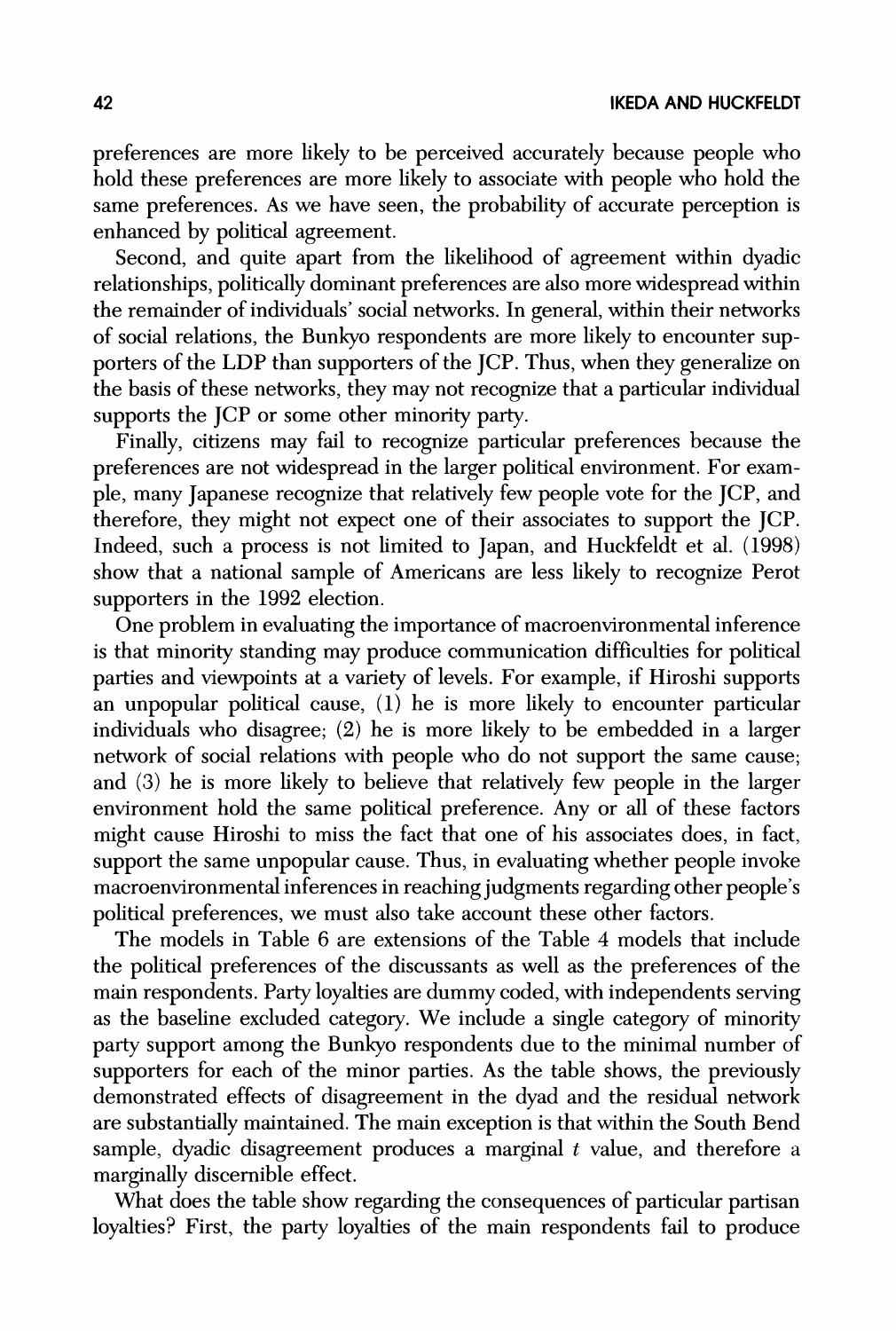|                             | Coefficient | t Value |                                          |
|-----------------------------|-------------|---------|------------------------------------------|
| A. Bunkyo Ward Sample       |             |         |                                          |
| Constant                    | $-1.94$     | $-5.37$ |                                          |
| Dyadic Agreement            | 2.02        | 6.61    | $N = 358$                                |
| Network Agreement           | 1.73        | 4.81    | $\chi^2$ = 109 with 8 d.f. ( $p = .00$ ) |
| Main Resp. Supports         |             |         | Pseudo $R^2 = .29$                       |
| LDP                         | $-.16$      | $-.37$  |                                          |
| Minor Party                 | .15         | .38     |                                          |
| <b>Discussant Supports</b>  |             |         |                                          |
| LDP                         | 1.31        | 3.88    |                                          |
| Minor Party                 | .38         | 1.01    |                                          |
| Spouse                      | .95         | 2.37    |                                          |
| Other Relative              | $-.27$      | $-.87$  |                                          |
| <b>B.</b> South Bend Sample |             |         |                                          |
| Constant                    | $-1.01$     | $-5.31$ |                                          |
| Dyadic Agreement            | .31         | 1.90    | $N = 862$                                |
| Network Agreement           | 1.64        | 7.72    | $\chi^2 = 117$ with 8 d.f. ( $p = .00$ ) |
| Main Resp. Supports         |             |         | Pseudo $R^2 = .12$                       |
| Democrats                   | .04         | .18     |                                          |
| Republicans                 | .25         | 1.28    |                                          |
| <b>Discussant Supports</b>  |             |         |                                          |
| Democrats                   | .96         | 5.26    |                                          |
| Republicans                 | .66         | 3.30    |                                          |
| Spouse                      | $-.02$      | $-.11$  |                                          |
| Other Relative              | .07         | .36     |                                          |

**TABLE 6. Accuracy of the Main Respondent's Judgment Regarding Discussant's Partisan Loyalty by Dyadic Agreement, Perceived Agreement in Residual Network, Partisan Loyalty of Main Respondent, and Partisan Loyalty of Discussant** 

**Notes: Estimates are corrected for clustering on the main respondent.** 

**Main Respondent Supports (party): 1 = main respondent identifies with (party); 0 = otherwise; baseline condition is independent.** 

**Discussant Supports (party): 1 = discussant identifies with (party); 0 = otherwise; baseline condition is independent.** 

**discernible effects, either for the South Bend respondents or for the Bunkyo respondents. Rather, the preferences of the discussants produce the effects, and thus we are not dealing with a cognition problem that can be explained simply on the basis of the main respondent. The important point is not that people with particular preferences do a better or worse job of perceiving acccurately but that various preferences are more or less likely to be perceived accurately.** 

**Second, and within this general context, all the coefficients for all the political loyalties of the discussants are positively signed, and while not all the effects**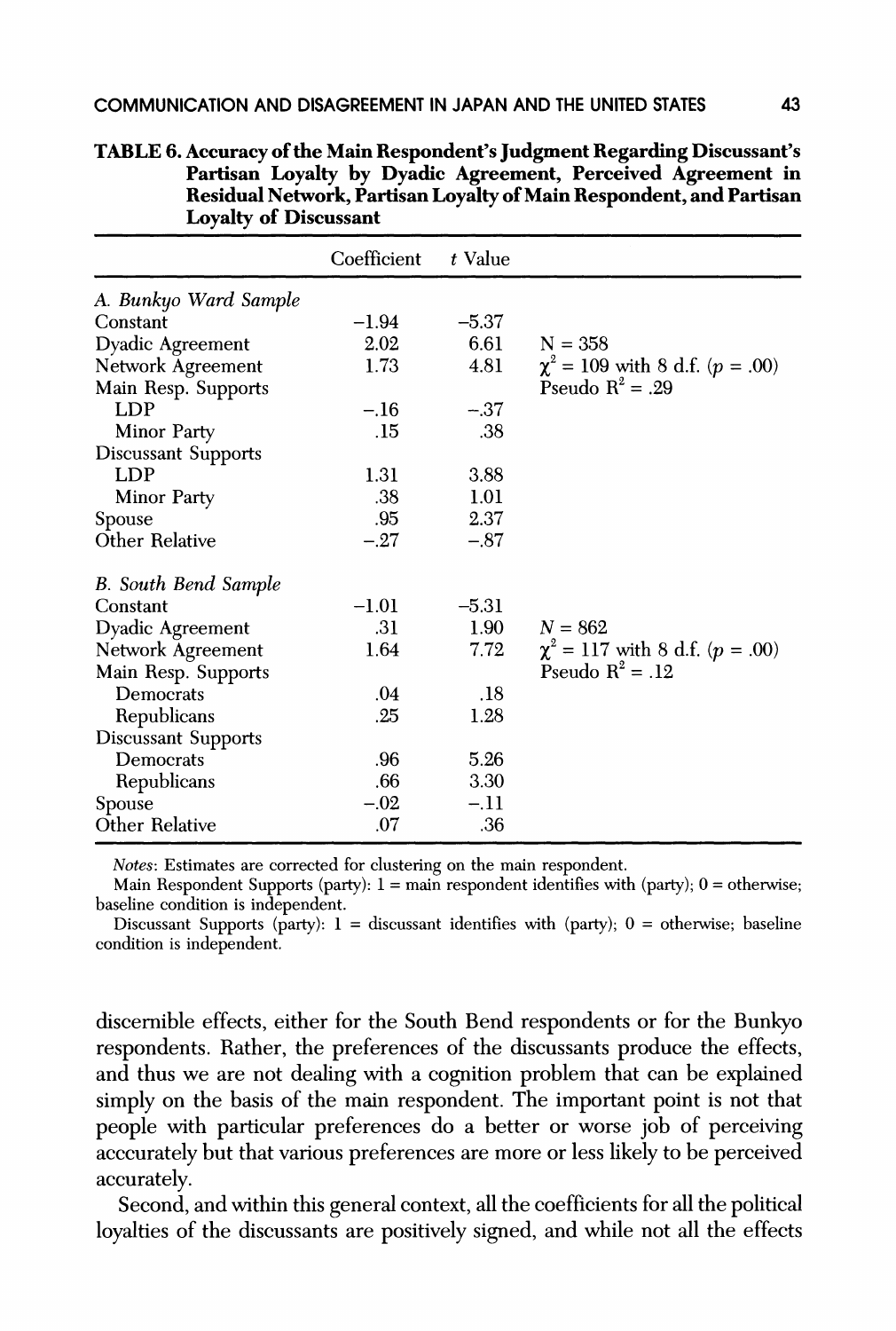**are statistically discernible, there is no evidence here to suggest that the baseline condition of political independence communicates well. This is the case even for the Bunkyo sample, among whom political independence is the modal category. This may simply mean that political independents are more likely to communicate a set of indifferent political messages, which ambiguously portray the discussant's political preferences (Huckfeldt et al., 1998). In other words, it is often the case that any preference communicates more clearly than no preference, and hence the inferential advantage of majority status is offset by the lack of a clear political signal coming from the Bunkyo independents. We now see that the higher level of mutual recognition that occurs among Bunkyo**  independents in Table 2 is probably due to personal experience—to the height**ened likelihood of encountering independents within dyads and networks of association.** 

**What are the magnitudes of these differences? Table 7 shows that the Bunkyo respondents are between 4 and 22 points less likely to recognize a minor party**  supporter than they are to recognize a supporter of the LDP, and they are **between 9 and 28 points more likely to recognize a supporter of the LDP than an independent. In contrast, the South Bend respondents are about equally likely to recognize supporters of the Democratic and Republican parties, and they are between 15 and 24 points more likely to recognize a Democratic selfidentifier than an independent. Recall once again that these effects take account of disagreement within the dyad and within the residual network. Indeed, Table 7 shows that the effects of disagreement within dyads and residual networks are still substantial, independent of the discussants' particular party loyalties.** 

**Are some incorrect perceptions more serious than others? We do not discriminate among the various incorrect perceptions; the misperception of a JCP supporter as an independent is treated in the same manner as the misperception of a JCP supporter as a supporter of the LDP. We believe this is an appropriate measurement procedure relative to our theoretical and substantive purposes. The primary focus of this analysis is not the ideological or political locations of the parties relative to one another. Rather, we are concerned with the consequences of political disagreement, political heterogeneity, and majorityminority standing on the effectiveness with which particular political preferences are communicated. In this context, relative to the communication and reinforcement of particular party preferences, the important issue is whether the particular preferences are recognized. Important differences exist among and within the minor parties, and a primary difficulty of the LDP opposition is that it is fractured among a variety of minor parties. Our analysis suggests that the problem is self-perpetuating, in part because none of the minor parties are large enough to sustain the effective communication of party support.** 

**Moreover, and as we have previously noted, the Japanese independents are**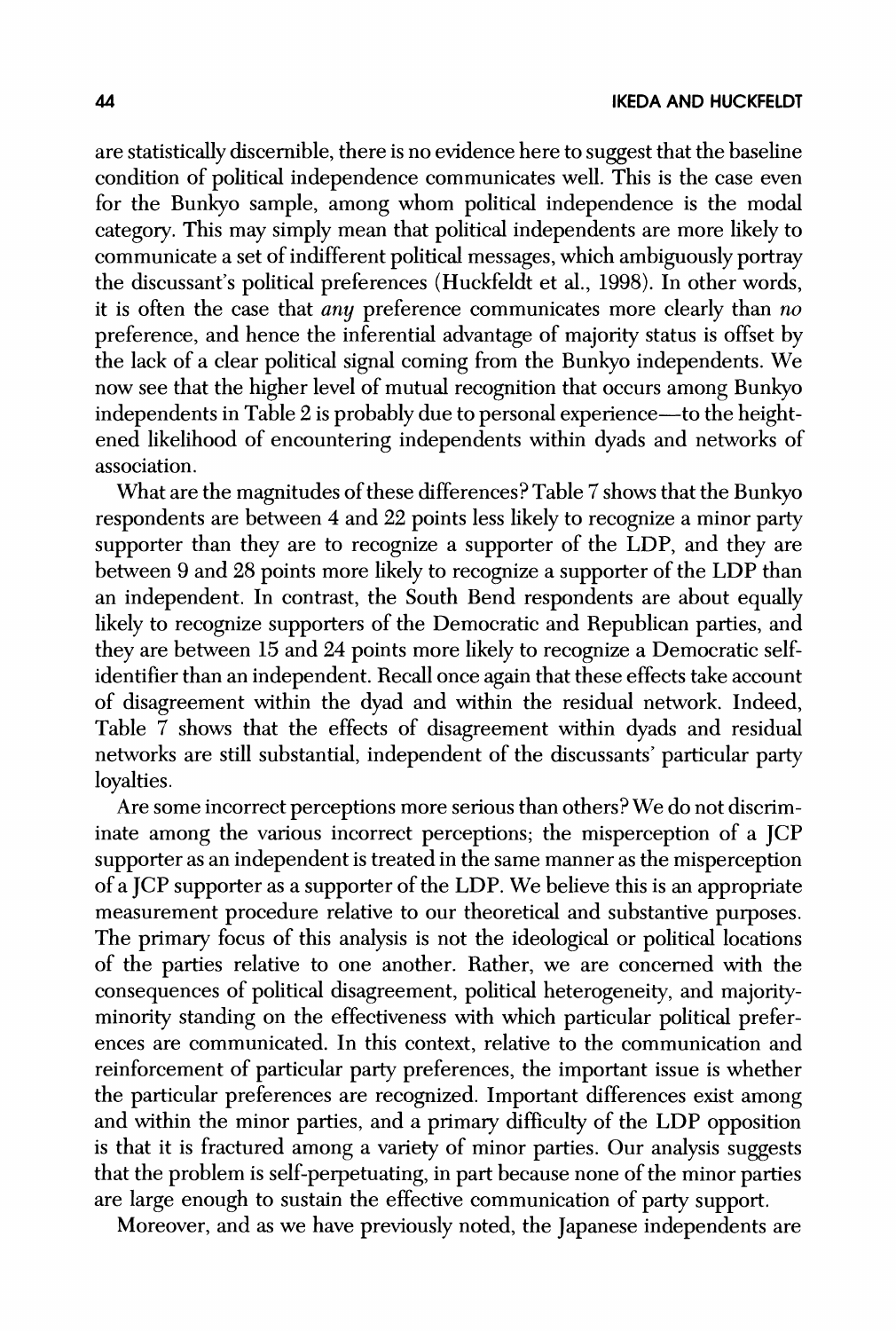| Proportion of Residual<br>Net Perceived to Hold<br>the Preference Reported<br>by the Fiscussant? | Discussant's<br>Reported<br>Party<br>Preference | Accuracy<br>Probability                                                             |
|--------------------------------------------------------------------------------------------------|-------------------------------------------------|-------------------------------------------------------------------------------------|
|                                                                                                  |                                                 |                                                                                     |
| all                                                                                              | LDP                                             | .96                                                                                 |
| none                                                                                             | LDP                                             | .82                                                                                 |
| all                                                                                              | <b>LDP</b>                                      | .76                                                                                 |
| none                                                                                             | <b>LDP</b>                                      | .36                                                                                 |
| all                                                                                              | other                                           | .92                                                                                 |
| none                                                                                             | other                                           | .68                                                                                 |
| all                                                                                              | other                                           | .54                                                                                 |
| none                                                                                             | other                                           | .17                                                                                 |
| all                                                                                              |                                                 | .87                                                                                 |
| none                                                                                             |                                                 | .54                                                                                 |
| all                                                                                              | indep./none                                     | .46                                                                                 |
| none                                                                                             | indep./none                                     | .13                                                                                 |
|                                                                                                  |                                                 |                                                                                     |
| all                                                                                              | Democrat                                        | .86                                                                                 |
| none                                                                                             | Democrat                                        | .56                                                                                 |
| all                                                                                              | Democrat                                        | .82                                                                                 |
| none                                                                                             | Democrat                                        | .48                                                                                 |
| all                                                                                              |                                                 | .83                                                                                 |
| none                                                                                             |                                                 | .48                                                                                 |
| all                                                                                              |                                                 | .78                                                                                 |
| none                                                                                             | Republican                                      | .40                                                                                 |
| all                                                                                              |                                                 | .71                                                                                 |
| none                                                                                             | indep./none                                     | .32                                                                                 |
| all                                                                                              | indep./none                                     | .64                                                                                 |
| none                                                                                             | indep./none                                     | .26                                                                                 |
|                                                                                                  | A. Bunkyo Ward Sample                           | indep./none<br>indep./none<br>Republican<br>Republican<br>Republican<br>indep./none |

**TABLE 7. Predicted Probabilities of Accurate Perception for Bunkyo and South Bend Samples. (By dyadic agreement, agreement in residual network, and discussant party preference. For nonrelative dyads.)** 

**Source: Table 6 model estimates.** 

**particularly heterogeneous, making the construction of relative misperception measures even more problematic. In summary, while the relative level of misperception constitutes an interesting and worthwhile topic, it is tangential to the purpose of this article and is beyond the boundaries of the current effort.** 

**We see a pattern of cumulative disadvantages for minor parties. First, their supporters are more likely to realize disagreement within dyadic social encounters. Second, their supporters tend to be outnumbered within the social networks of other citizens. And finally, based on lower levels of support in the external political environment, people do not expect to encounter others who**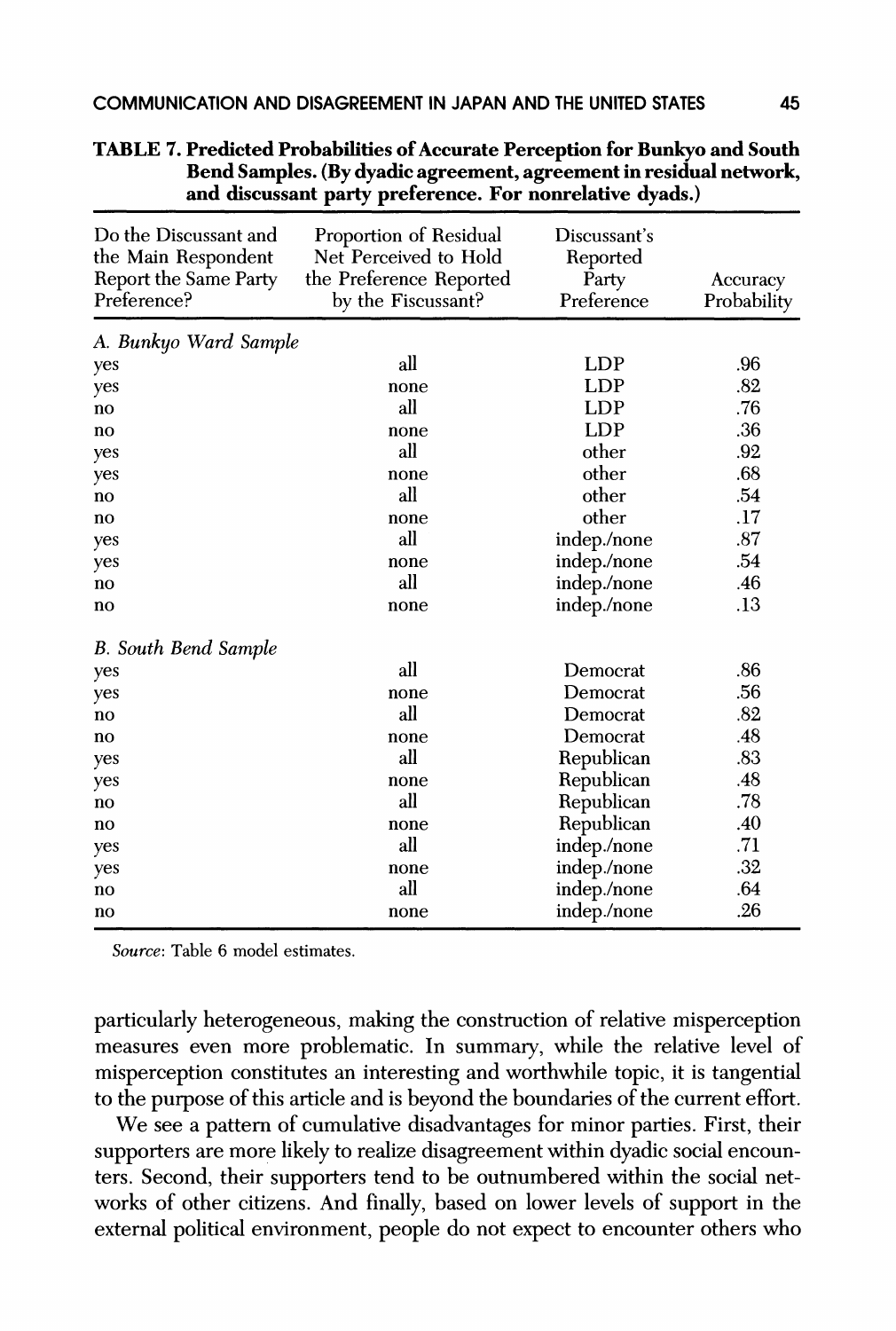**are supporters of the minor parties. What are the consequences for the collective processes of political communication and deliberation?** 

#### **CONCLUSION**

**A continuing concern in empirical democratic theory is that patterns of communication and deliberation among citizens might be compromised routinely by individually and structurally induced conformity within networks of social interaction. Limited opportunities for social interaction create politically homogeneous patterns of social interaction: individuals are regularly located in social settings where people generally share the same political viewpoints. At the same time, people select associates in ways that tend to heighten levels of political homogeneity even further. Hence, according to this argument, citizens tend to be located in politically homogeneous social cells that limit opportunities for political disagreement and exposure to alternative viewpoints. While such an argument may very well provide an adequate representation of the constraints that operate on communication and deliberation in some settings (Huckfeldt and Kohfeld, 1989), it does not explain patterns of political interaction among either the South Bend or the Bunkyo samples. In both instances, individuals are quite likely to come into contact with people who hold divergent political preferences.** 

**This does not mean that the opportunities and constraints operating on patterns of citizen communication are the same in the United States and Japan, or that they are the same with respect to the communication of all preferences.**  We have seen potentially important differences between the Bunkyo respon**dents and the South Bend respondents, as well as potentially important patterns of variation across political preferences. First, at the level of dyadic encounters, the Bunkyo citizens are less likely to recognize the existence of disagreement. While disagreement serves to reduce levels of accurate perception among both groups of respondents, the effect of disagreement is enhanced among the Bunkyo respondents. Many of the Bunkyo respondents do recognize the existence of disagreement, and the relative frequency of perceived disagreement is very comparable between the two samples-46 percent of the South Bend dyads and 44 percent of the Bunkyo dyads involve perceived disagreement. But a primary source of the perceived disagreement among the Bunkyo respondents is among the supporters of the minor parties who are, in reality, very unlikely to have discussants who hold the same political preferences.** 

**How important are cultural differences in the failure to recognize political disagreement accurately? This article shows that the effect of dyadic disagreement on the accuracy of perception is higher among the Bunkyo respondents than it is among the South Bend respondents, even after other factors are taken into account. Why is this the case? Two different interpretations stand out as likely explanations. First, we have already addressed the argument of**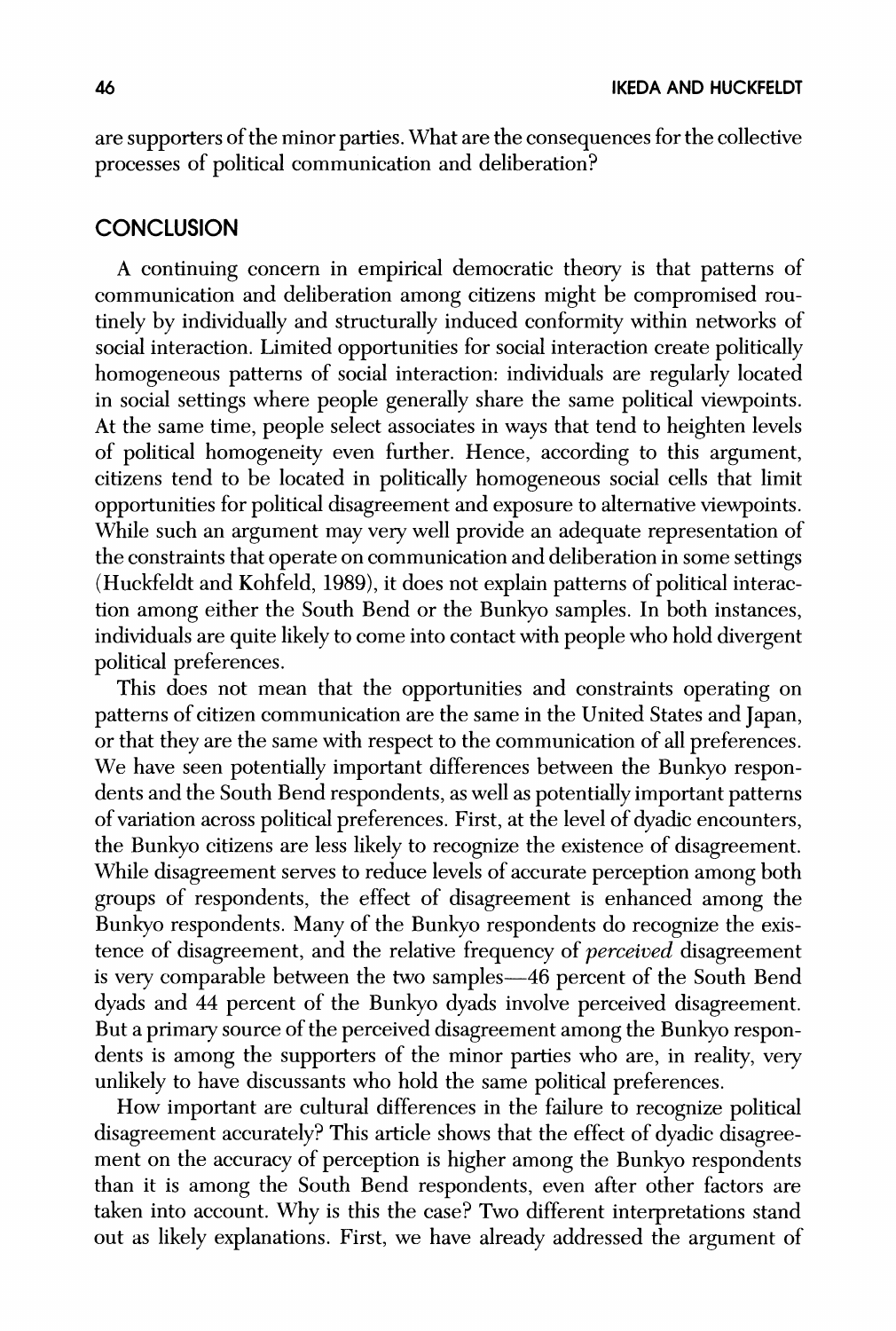**Yamagishi and Yamagishi (1994) that levels of generalized trust (as opposed to assurance) are higher in the United States than in Japan. (Also see Yamagishi, 1998.) If free and open political communication depends on generalized trust in social relations, this particular cultural attribute might explain the enhanced effect of dyadic disagreement among the Bunkyo respondents.** 

**An alternative cultural explanation for the same phenomenon is based on differences in levels of collectivism and individualism. Some analysts have argued that Japan possesses a collectivist culture in which the goals of the individual are sacrificed to the goals of the group, while the United States possesses an individualist culture in which the goals of the individual are paramount (Markus and Kitayama, 1991). Others have challenged the credibility of this argument (see Matsumoto, 1999, and Takano and Osaka, 1999), but it is quite widely accepted by the media and within popular culture. That is, many Japanese and Americans may have come to think of themselves in these terms and construct conforming behavioral expectations regardless of whether the characterizations are in fact accurate.** 

**If Japanese view themselves and their culture in collectivist terms, they may be less likely to expect political disagreement in social relations. Alternatively, if Americans think of themselves in individualistic terms, they may be more likely to expect political disagreement in social relations. We offer no final word on these alternative explanations, except to observe that the larger effect due to disagreement persists among the Bunkyo respondents even after taking into account the distributions of preferences within communication networks and within the larger population.** 

**Second, we see a pronounced pattern of majoritarian bias, which operates through multiple mechanisms for both samples. The end result of this bias is that minority preferences are less likely to be communicated effectively (perceived accurately), and the bias operates at several different levels: within dyads, within larger networks of association, and within the larger political environment.** 

**At the level of dyads, people who hold minority preferences are less likely to associate with individuals who share the same preference, and hence their preferences are less likely to be perceived accurately in dyadic interactions. This pattern is particularly pronounced among the Bunkyo respondents, but Huckfeldt et al. (1998) offer additional evidence with respect to the U.S. case.** 

**At the level of broader and more inclusive networks of social relations, minority preferences are also less likely to be represented. Based on these recurrent patterns of social interaction, individuals develop generalized expectations regarding the preferences of particular individuals. Thus, because individuals are less likely to encounter minority preferences within their networks of social relations, they do not expect to encounter them within particular dyadic**  relationships—even when a particular associate might actually hold the prefer**ence.** 

**At the macroenvironment level, many individuals develop generalized expec-**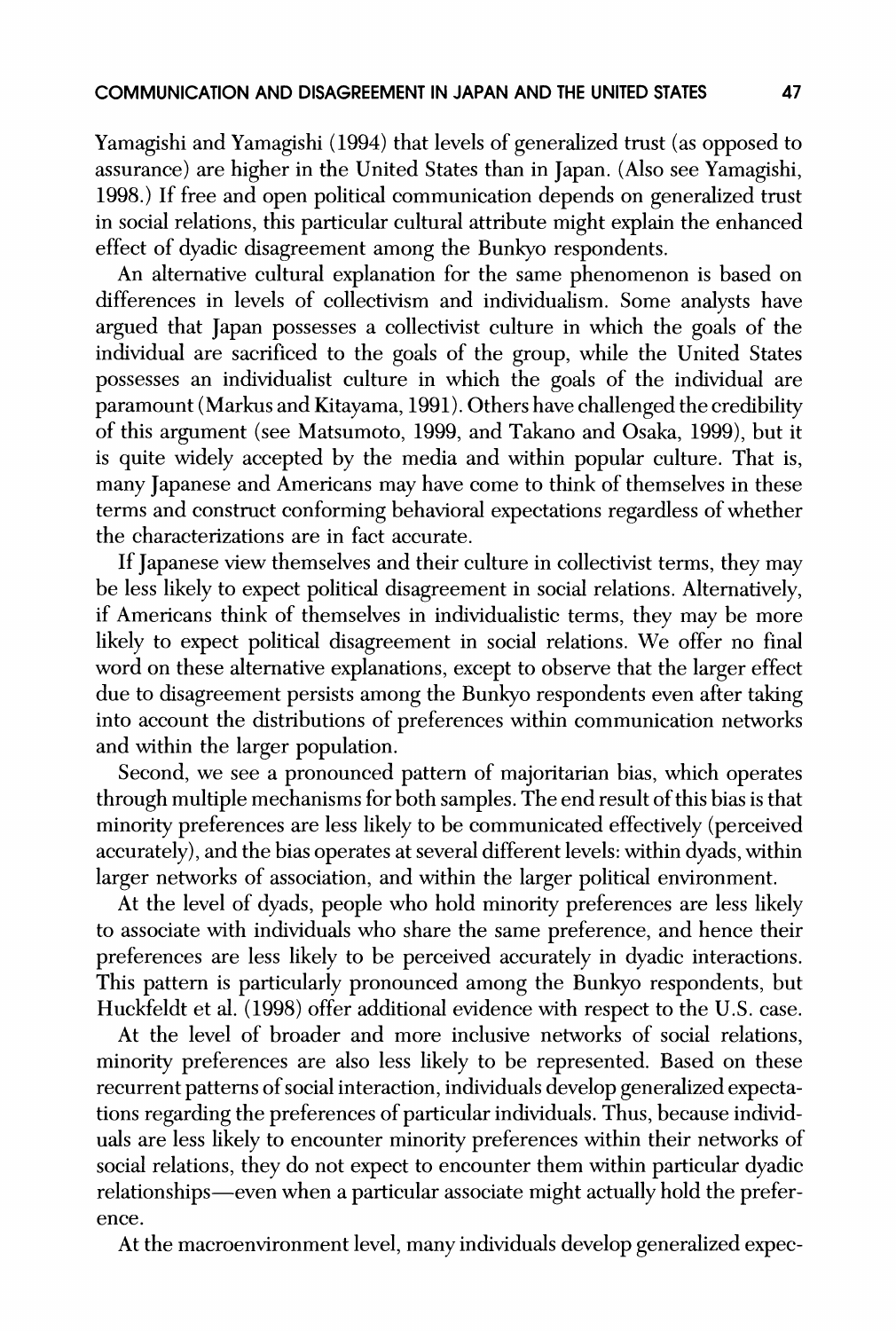**tations regarding the incidence of particular viewpoints, and form an environmentally derived inference regarding the likelihood that associates will hold**  various partisan loyalties. Once again, the bias lies in the direction of not **expecting to encounter minority viewpoints.** 

**With two exceptions, the basic contours of this majoritarian bias appear to operate in much the same way across the two samples. First, the unwillingness of the Bunkyo respondents to acknowledge disagreement within dyads serves to magnify the majoritarian bias. Supporters of the LDP are much more likely than supporters of other parties to have associates who share their partisan loyalty; hence, their partisan preferences are more likely to communicate effectively. Second, the large number of minor Japanese parties means that the LDP is the only partisan alternative in the Japanese party system that enjoys an advantage in terms of a macroenvironmentally derived inference. The fractured political opposition in Japan means that support for the various opposition**  parties does not communicate well, and, therefore, Japanese citizens regularly **underestimate support for the various opposition parties. This means that architects of democratic institutions are faced with a dilemma in the creation of institutions aimed at furthering democratic deliberation. On the one hand, a multiparty system proliferates the number of choices available, thereby opening up a more variegated political discussion. On the other hand, the proliferation of parties creates an obstacle to the effective communication of party support among and between citizens. Hence, the problem is self-perpetuating because none of these minor parties is large enough to sustain the effective communication of its message.** 

**A final difference in deliberation patterns among the Bunkyo and South Bend samples relates to the incidence of politically independent orientations among the respondents. In the aggregate, the Bunkyo respondents are more likely than the South Bend respondents to recognize independent discussants. But this is not because independent orientations communicate effectively (Huckfeldt et al., 1998). After we take account of agreement within the dyad and the network, independent orientations are among the least effectively communicated orientations for both samples, and the effectiveness of deliberation appears to be attenuated by independent orientations.** 

**In summary, this article demonstrates clear points of divergence between patterns of collective deliberation in Bunkyo and South Bend: an unwillingness to confront disagreement within the Bunkyo dyads; a two-party system that enhances the likelihood of effectively communicated partisan preferences in South Bend; a higher level of partisan independence among the Bunkyo respondents that serves to inhibit effective political communication. But these points of divergence are anchored in a process that is quite similar across the two systems, and it is the identification of this shared process that serves to illuminate the important differences between these two democratic systems.**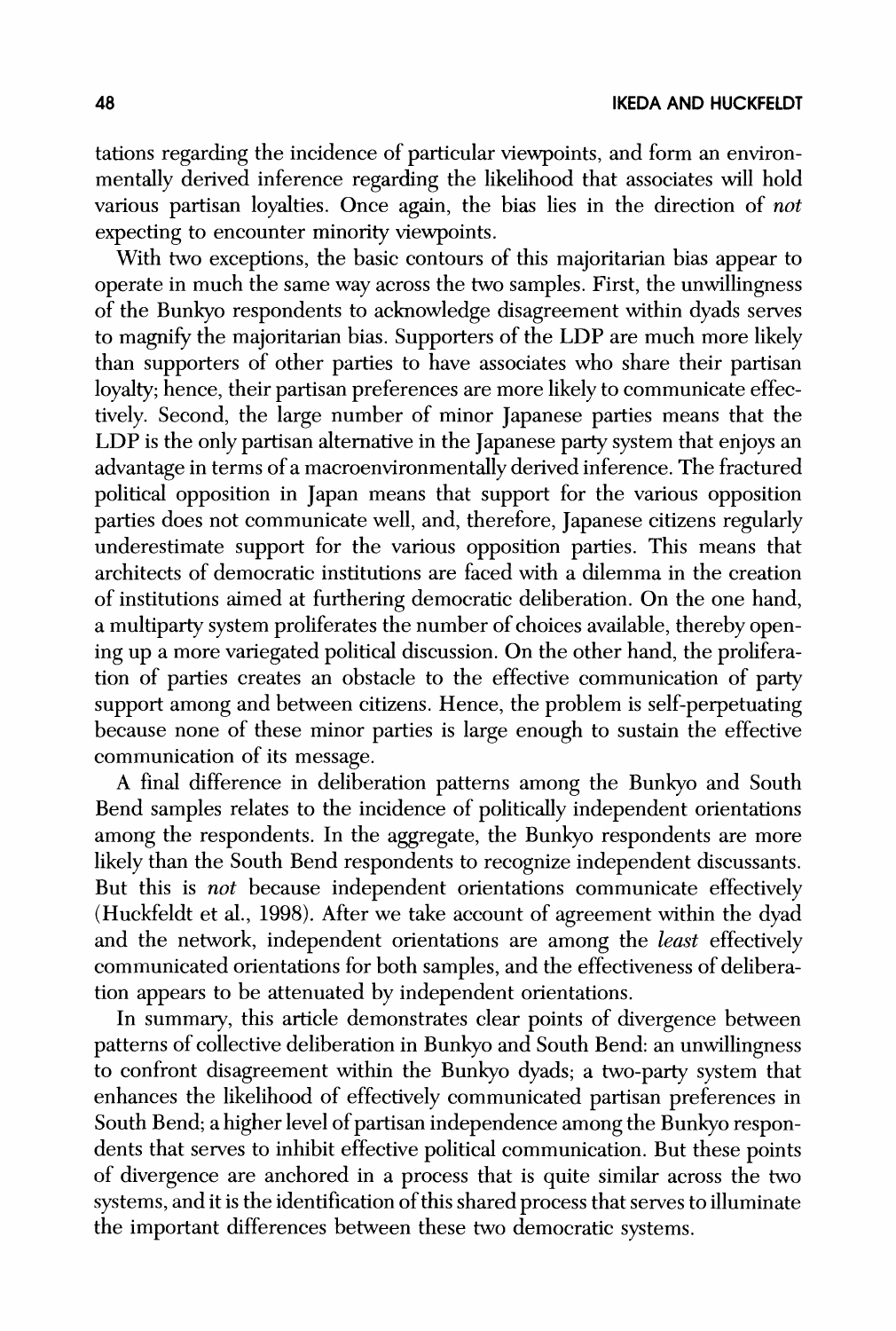#### **COMMUNICATION AND DISAGREEMENT IN JAPAN AND THE UNITED STATES**

**Acknowledgments. Ikeda has received support from the Japan Foundation, and Huckfeldt's efforts have been supported by grants from the National Science Foundation. The authors are also grateful for support received from the Institute for Advanced Study at Indiana University. This article is part of a fully collaborative effort, and the authors' names are randomly ordered.** 

## **NOTES**

- **1. Framed in this way, we might conceive the problem as one of Bayesian reasoning. In forming a judgment regarding the ambiguous political preferences of others, individuals may rely on their own personally collected sample data-the distribution of preferences in their immediate social surroundings. The question thus becomes, are they also able to take account of prior information, where the prior is defined in terms of information taken from the distribution of preferences in the external environment (Huckfeldt et al., 1998)? Indeed, an influential literature on Bayesian reasoning suggests that individuals often rely on their own individually collected sample data while they disregard the prior (Kahneman and Tversky, 1973).**
- **2. The first group was asked about their spouse and two other people who were important to them. The second group was asked about the three people with whom they were frequently in contact. The third group was also asked about the three people with whom they were frequently in contact, but a different method of contact was used to interview the discussants.**  The response rates for the three groups were  $30.7\%$  ( $n = 181$ );  $32.4\%$  ( $n = 158$ );  $34.9\%$  ( $n =$ **170). Interviews were subsequently conducted with 150 discussants for the first group of main respondents, 134 discussants for the second group, and 118 for the third group. Other analyses show little difference across the name generators, and hence they are combined into a single data set for these analyses.**
- **3. In four instances, the same discussant was named by two different main respondents. More detailed information on the study is available in Huckfeldt and Sprague (1995).**
- **4. For the South Bend respondents, perceptions of "don't know," "both," and "neither" are defined to be accurate if the discussant does not identify with one of the major parties. For the Bunkyo respondents, perceptions of "don't know" and "independent" are both defined to be accurate if the discussant reports either "independent" or "don't know."**
- **5. The small numbers of main respondents (24) and discussants (15) who report that they do not know which party they support are combined with the independents.**
- **6. This level of independence is consistent with other national surveys of the Japanese electorate.**
- **7. Japanese "independents" are a mixture of very different citizens (Tanaka, 1997): low knowledge, disinterested citizens as well as highly interested but politically alienated citizens. (Also see Richardson, 1997, chap. 2.) We have no direct way for distinguishing these citizens in the present analysis. Indeed, if we could eliminate the politically disinterested citizens, we might expect levels of accuracy to be further enhanced among the independents.**
- **8. The models of Tables 4 and 6 are corrected for clustering on main respondents-for the appearance of the same main respondent in multiple dyads (Rogers, 1993).**
- **9. The relationship between the respondent and the discussant is held constant at nonrelative.**

### **REFERENCES**

- **Alicke, Mark D., and Largo, Edward (1995). The role of the self in the false consensus effect. Journal of Experimental Social Psychology 31: 28-47.**
- **Axelrod, Robert (1997). The dissemination of culture: a model with local convergence and global polarization. Journal of Conflict Resolution 41: 203-226.**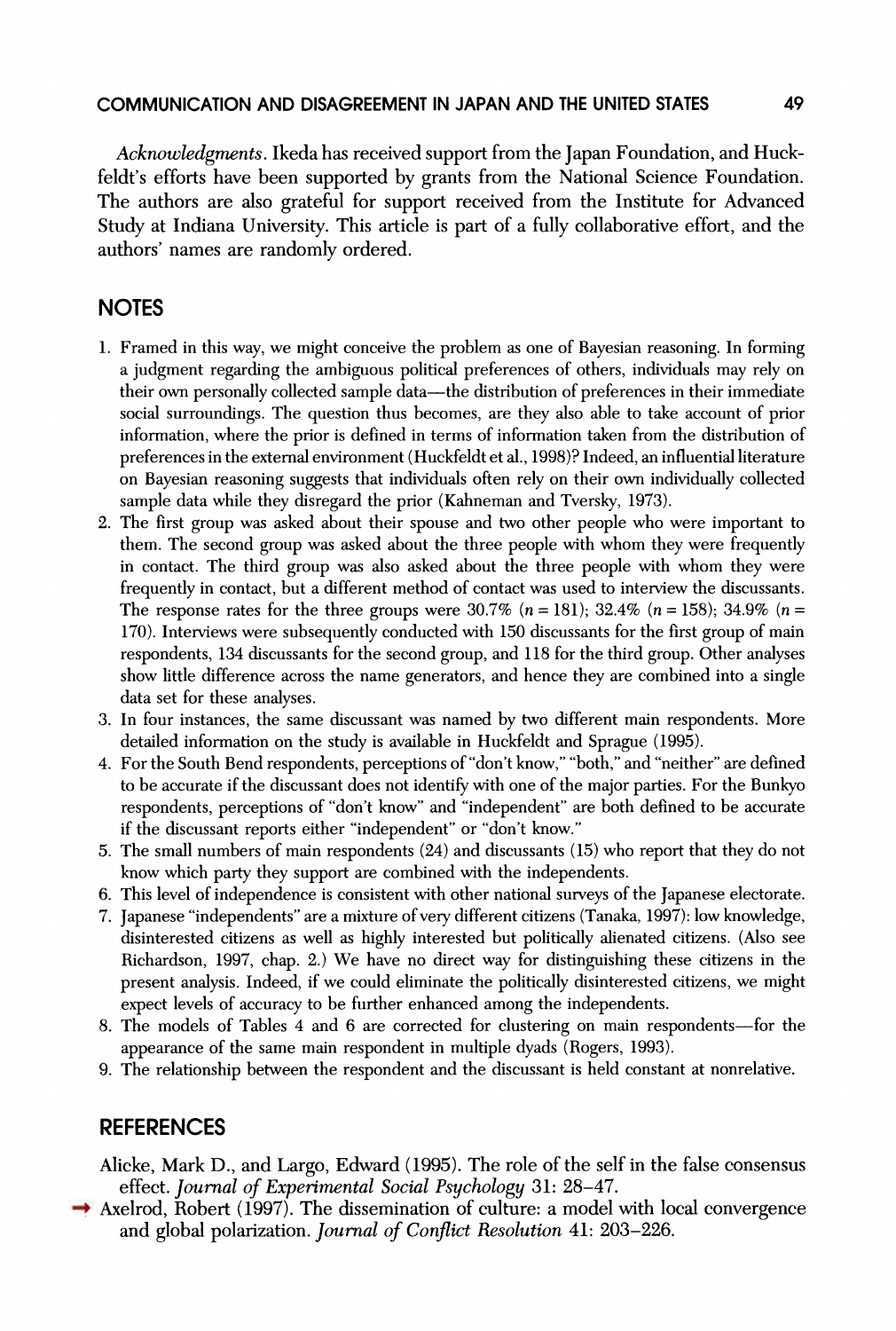- **Berelson, Bernard R., Lazarsfeld, Paul F., and McPhee, William N. (1954). Voting. Chicago: University of Chicago Press.**
- **Burt, Ronald S. (1992). Structural Holes. Cambridge, MA: Harvard University Press.**
- **Coleman, James S. (1988). Social capital in the creation of human capital. American Journal of Sociology 94: S95-S120.** 
	- **Downs, Anthony (1957). An Economic Theory of Democracy. New York: Harper and Row.**
	- **Duverger, Maurice (1954). Political Parties. New York: Wiley.**
	- **Festinger, Leon (1957). A Theory of Cognitive Dissonance. Stanford, CA: Stanford University Press.**
	- **Graber, Doris A. (1988). Processing the News. Second Edition. New York: Longman.**
	- **Granovetter, Mark S. (1973). The strength of weak ties. American Journal of Sociology 78: 1360-1380.**
- **Granovetter, Mark S. (1985). Economic action and social structure: the problem of embeddedness. American Journal of Sociology 91: 481-510.** 
	- **Huckfeldt, Robert, Beck, Paul A., Dalton, Russell J., Levine, Jeffrey, and Morgan, William (1998). Ambiguity, distorted messages, and nested environmental effects on political communication. Journal of Politics 60: 996-1030.**
	- **Huckfeldt, Robert, Johnson, Paul E., and Sprague, John (2001). Political environments, political dynamics, and the survival of disagreement (working paper). Department of Political Science, Indiana University.**
	- **Huckfeldt, Robert, and Kohfeld, Carol W. (1989). Race and the Decline of Class in American Politics. Urbana: University of Illinois Press.**
	- **Huckfeldt, Robert, and Sprague, John (1995) Citizens, Politics, and Social Communication: Information and Influence in an Election Campaign. New York: Cambridge University Press.**
	- **Ikeda, Ken'ichi (1997). Political cognitive maps, homogeneous group environment, exemplars in mass media, and voting behavior in the 1993 general election in Japan: a study in political social reality. Progress in Asian Social Psychology, Vol. 1, pp. 264-285. Singapore: Wiley.**
	- **Just, Marion R., Crigler, Ann N., Alger, Dean E., Cook, Timothy E., Kern, Montague, and West, Darrell M. (1996). Crosstalk: Citizens, Candidates, and the Media in a Presidential Campaign. Chicago: University of Chicago Press.**
- **→ Kahneman, Daniel, and Tversky, Amos (1973). On the psychology of prediction.** *Psycho***logical Review 80: 237-251.** 
	- **Krueger, J., and Clement, R. W. (1994). The truly false consensus effect: an ineradicable and egocentric bias in social perception. Journal of Personality and Social Psychology 67: 596-610.**
	- **Lazarsfeld, Paul F., Berelson, Bernard and Gaudet, Hazel (1944). The People's Choice. New York: Columbia University Press.**
	- **Liu, James, Ikeda, Ken'ichi, and Wilson, Marc (1998). Interpersonal environment effects on political preferences: the 'middle path' for conceptualizing social structure in New Zealand and Japan. Political Behavior 20: 183-212.**
	- **MacKuen, Michael B. (1990). Speaking of politics: individual conversational choice, public opinion, and the prospects for deliberative democracy. In John A. Ferejohn and James H. Kuklinski (eds.), Information and Democratic Politics, pp. 59-99. Urbana: University of Illinois Press.**
	- **Marks, Gary, and Miller, Norman (1987). Ten years of research on the false-consensus effect: an empirical and theoretical review. Psychological Bulletin 102: 72-90.**